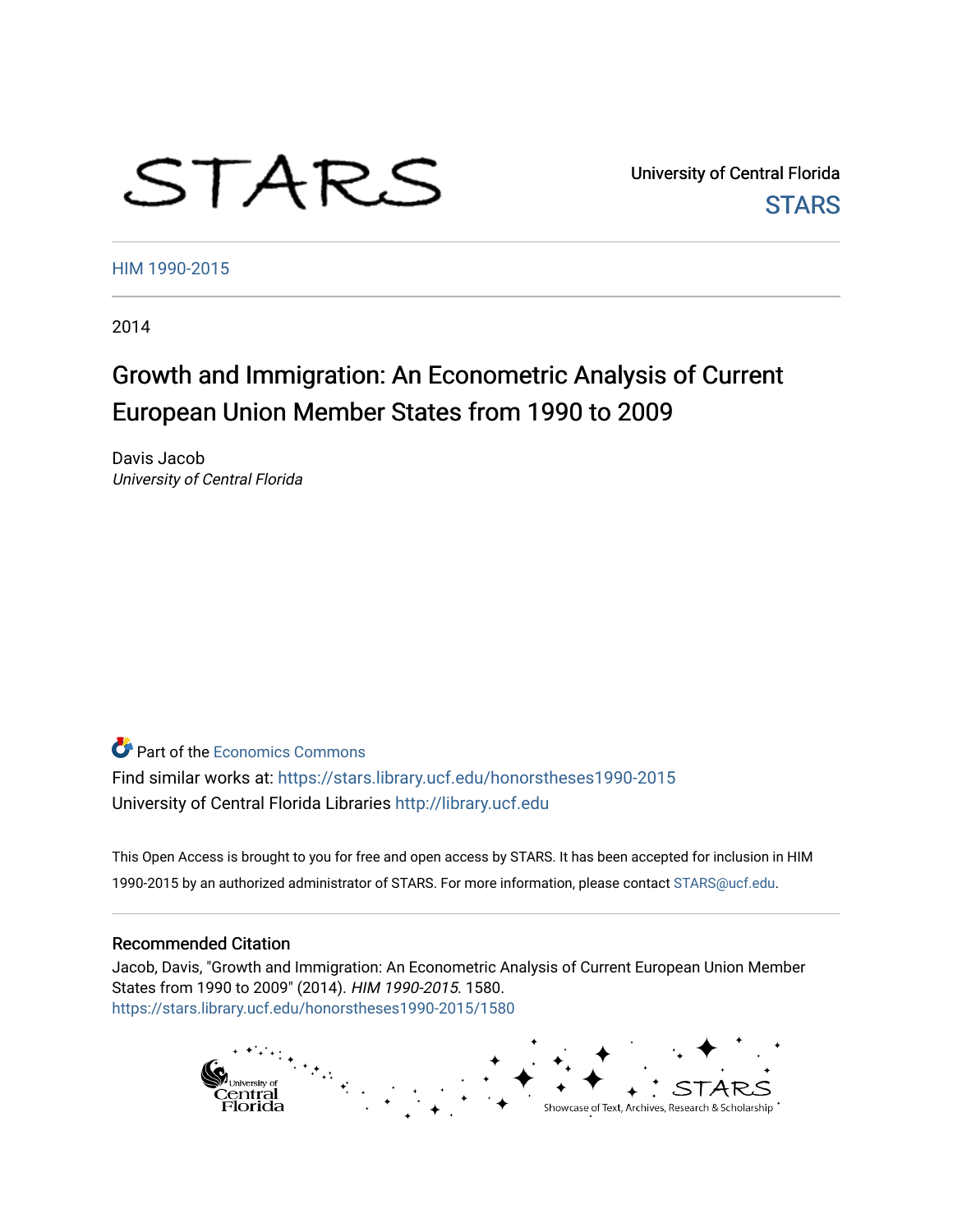## GROWTH AND IMMIGRATION: AN ECONOMETRIC ANALYSIS OF CURRENT EUROPEAN UNION MEMBER STATES FROM 1990 TO 2009

by

## JACOB A. DAVIS

A thesis submitted in partial fulfillment of the requirements for the Honors in the Major Program in Economics in the College Business Administration and in The Burnett Honors College at the University of Central Florida Orlando, Florida

Spring Term 2014

Thesis Chair: Dr. Nora Underwood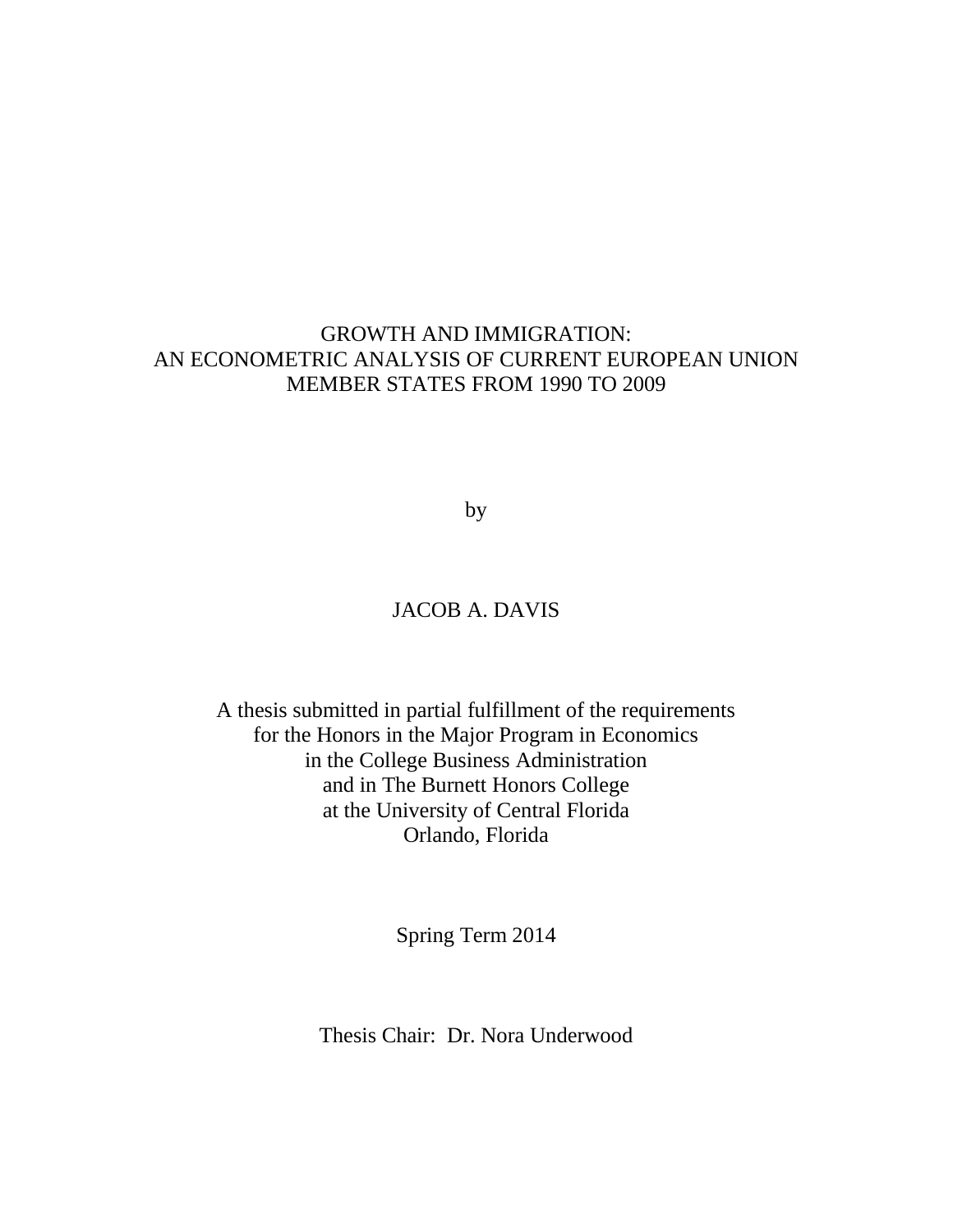#### **ABSTRACT**

Economic growth and immigration are important issues to individuals and governments alike. This paper looks at previous research on the topic of how migration affects growth and finds that most research finds that immigrants increase growth in at least the long run. First global or widely applicable research is discussed, then the paper focuses on the European Union as its data availability and uniform open migration policy lend it to a panel regression analysis. Three models are estimated using World Bank World Development Indicators data from 1990 to 2009 for all 28 current EU member states. The models are largely inconclusive, with the only significant result for the relationship between the stock of international immigrants and real GDP per capita growth being negative and coming from Model 1. However, in Model 1 domestic investment was also significant with a negative impact on real GDP per capita. With no clear answer to the question of how immigration affects growth, the clash between the EU governing body which uses open migration policy to promote growth and anti-immigration political parties in EU member states that see immigration as harming native citizens' job prospects seems likely to continue.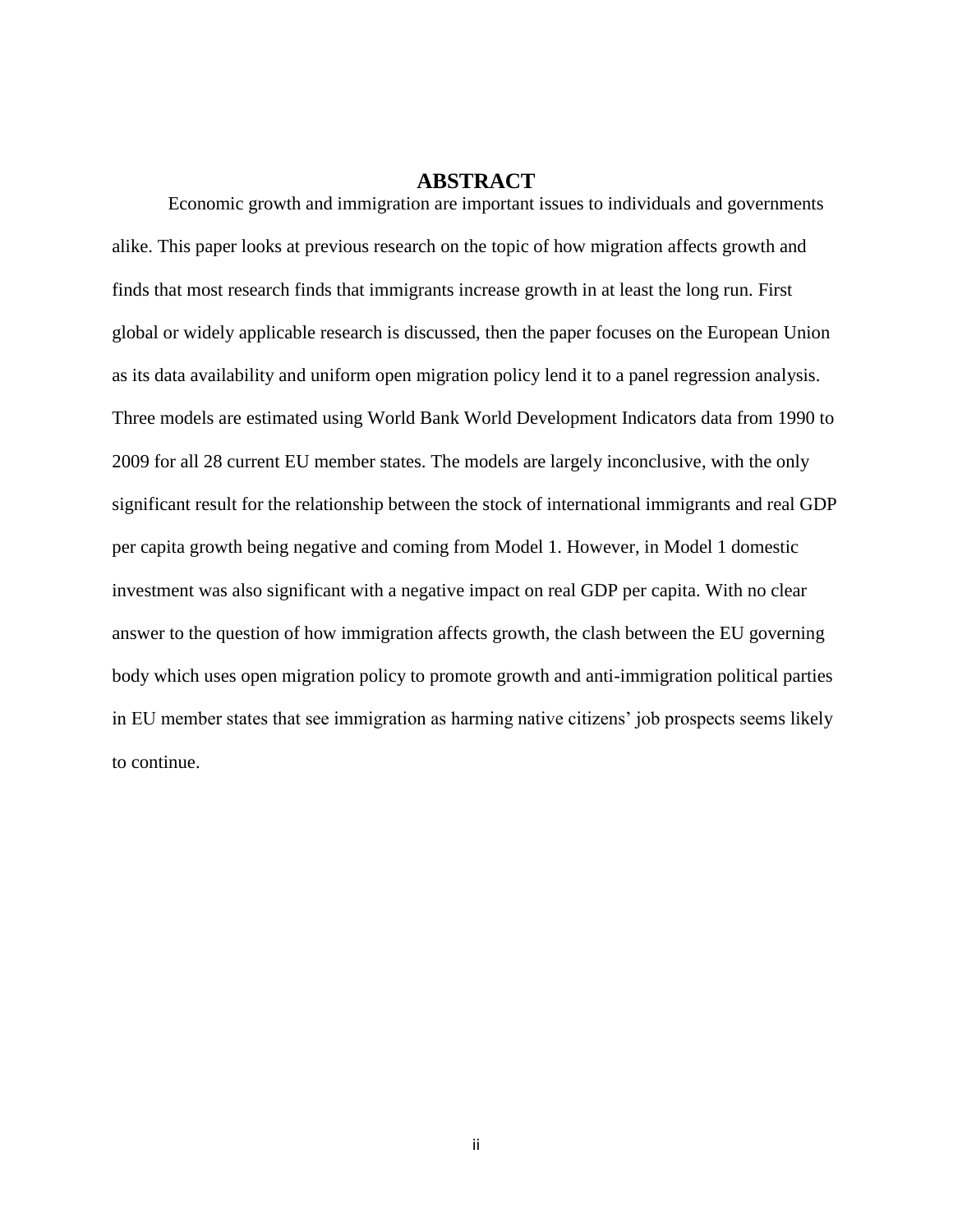#### **ACKNOWLEDGEMENTS**

I extend the sincerest thanks to those that helped make this thesis a fitting capstone for my bachelor's degree and for helping me move on to pursue my Ph.D. in economics. Thanks Nicholas Sarra for helping me figure out an appropriate way to calculate total growth. Thanks Jordan Davis for proofreading and for being generally encouraging throughout my thesis; reading over it and helping me with formatting even while busy with your own courses. Thanks Amanda Pike for helping propel me through not just my thesis but also through my time at the University of Central Florida as a whole. Thanks Mom for all of your support throughout this long process and throughout my education as a whole; I would not be anywhere close to what I am today without you. Thank you Dr. David Scrogin for not only helping me with the grammar and ideas contained in this thesis but also for recommending me for work as a tutor for the Economics Department; it changed my life significantly for the better. Thank you Dr. Phillip Pollock for believing in my econometric analysis and encouraging me to be excited about my future. Thank you Dr. Nora Underwood for being as available, lenient, and accepting as you were during the proposal and the thesis; I did not deserve such kindness. I hope this thesis gives you some pride as I could not have done it without you. And a final thank you to the entire Economics Department at the University of Central Florida. It is because of the economics program that I am now moving on to graduate studies. Regardless of where I go now, it was this program that built me up to take the most important step into my future. I will not forget it. Thank you.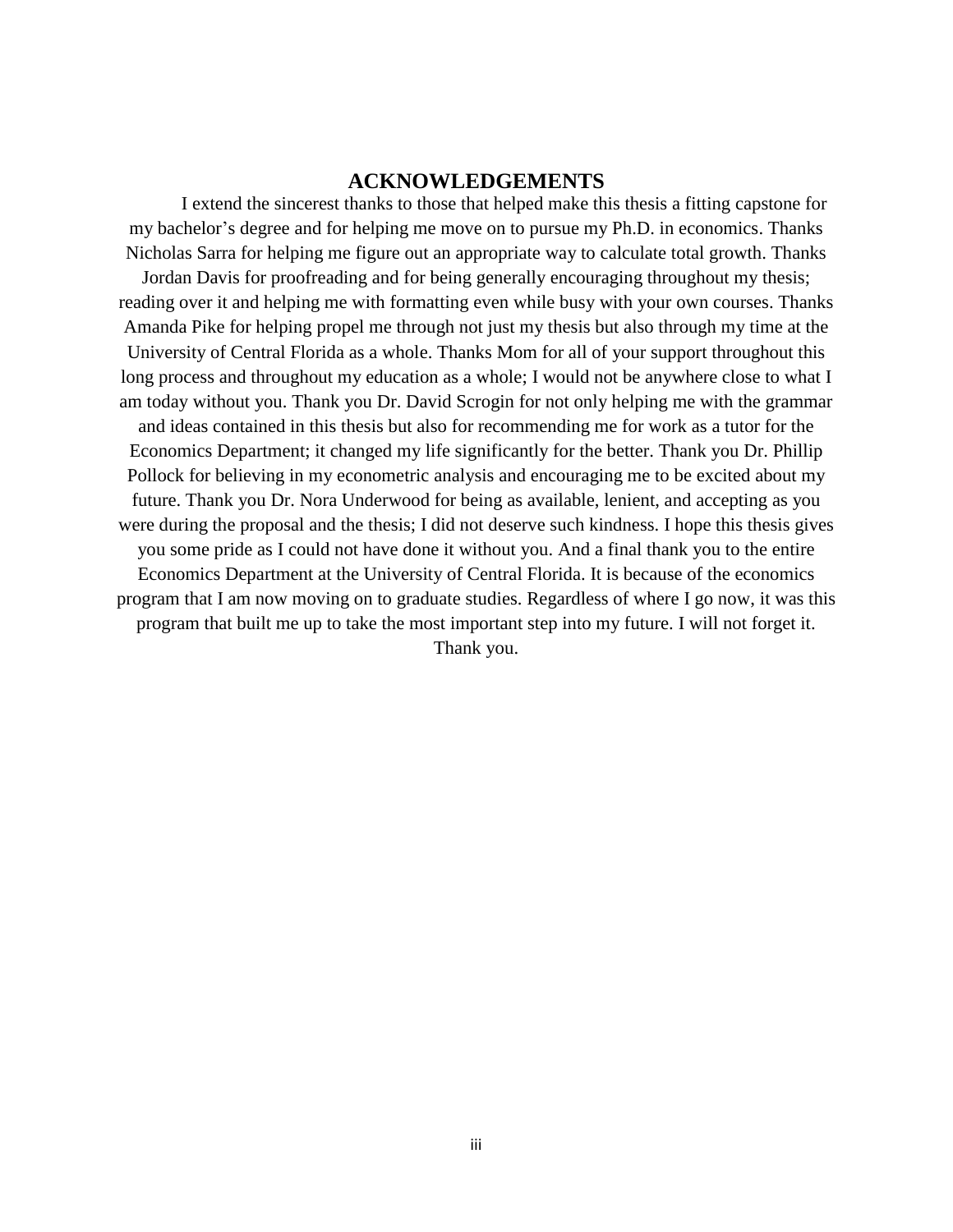## **TABLE OF CONTENTS**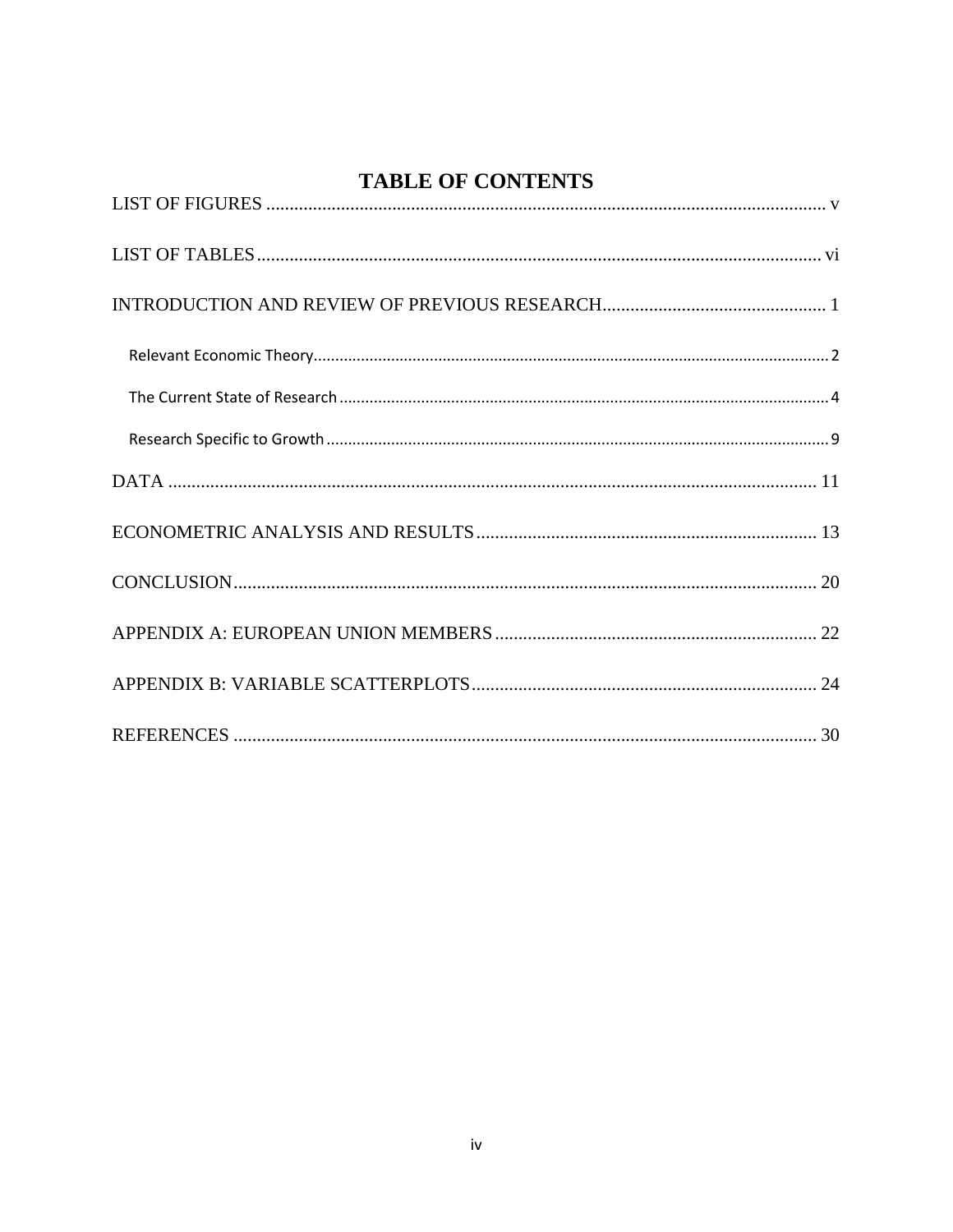## **LIST OF FIGURES**

<span id="page-5-0"></span>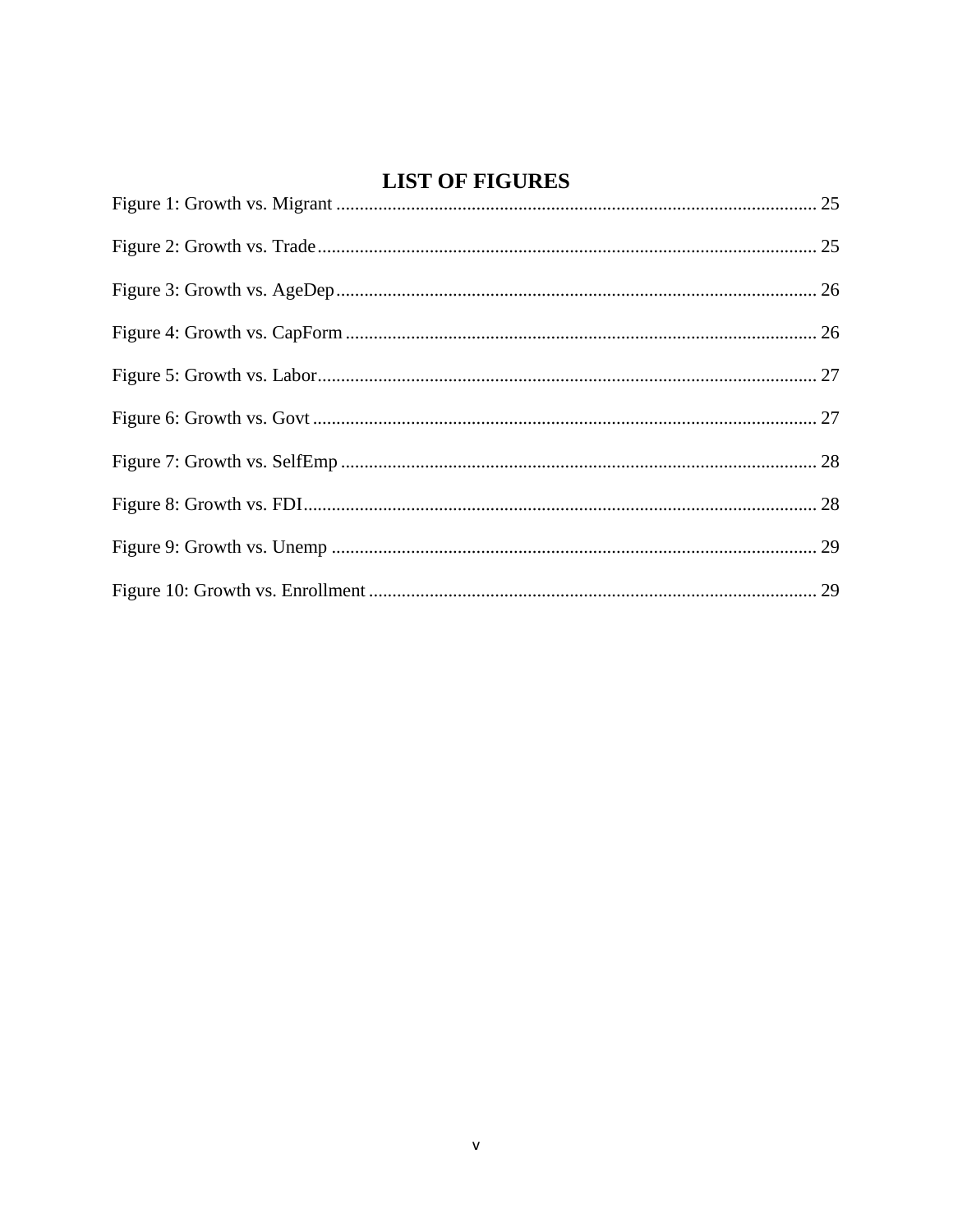## **LIST OF TABLES**

<span id="page-6-0"></span>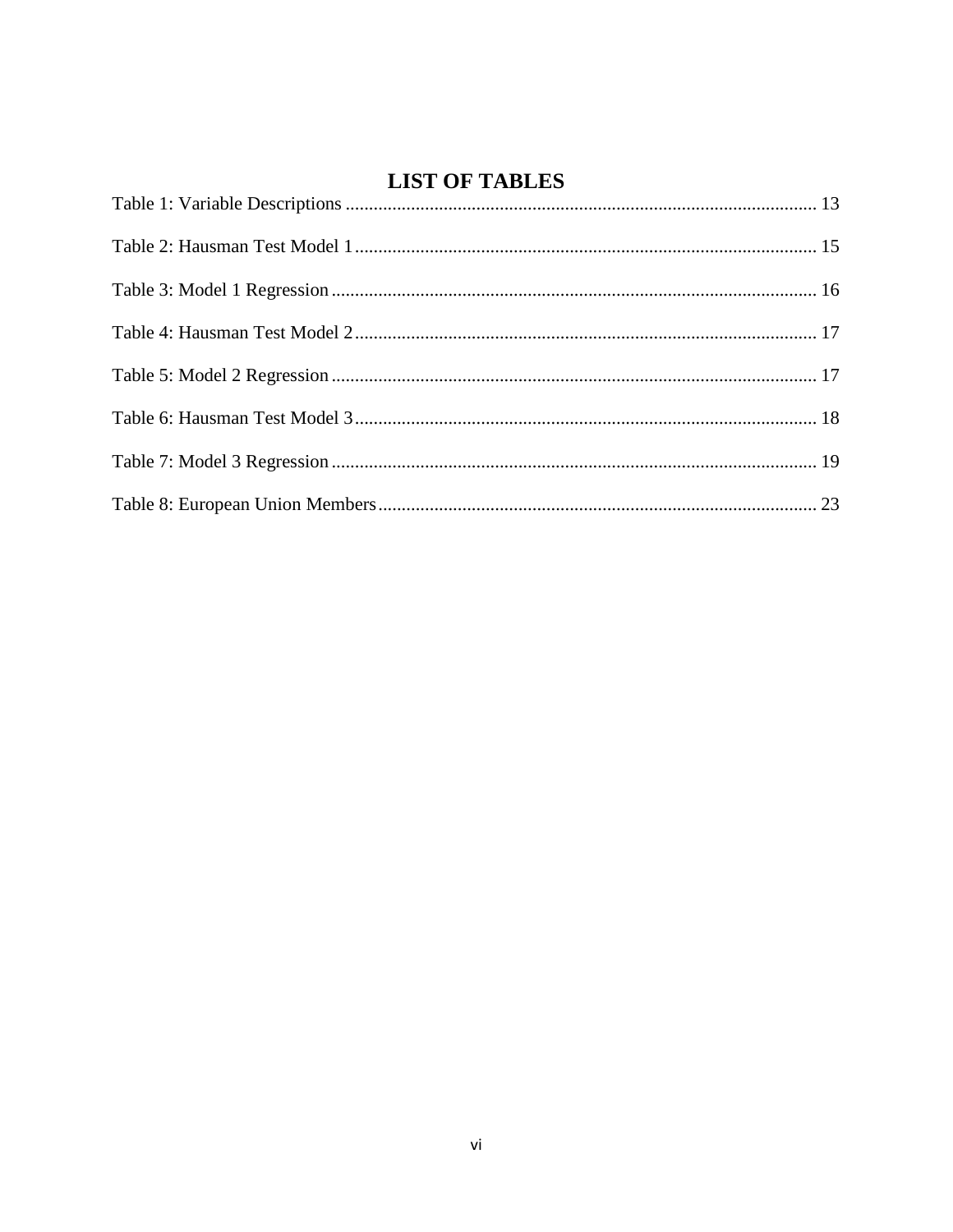#### **INTRODUCTION AND REVIEW OF PREVIOUS RESEARCH**

<span id="page-7-0"></span>Economic growth is a primary goal for all countries as it is usually associated with a higher standard of living and quality of life for citizens. Because growth is so important, especially in light of the recent recessions around the world, it is important also to consider ways to achieve growth. One such way is through migration. Migration can increase growth in both receiving countries (the countries net labor moves to) and home countries (the countries net labor moves from). In general, receiving countries are developed countries – those countries with relatively high incomes (real GDPs), a high level of technology and industrialization, and also a relatively larger percent of people living in cities as opposed to rural areas. Home countries are generally developing countries – basically the opposite of developed countries, with relatively low incomes, a lower level of technology and industrialization, and a relatively large percentage of workers in agricultural fields and in rural areas.

There are two general types of labor: skilled and unskilled. Skilled labor is labor that requires knowledge or expertise to perform – e.g. doctors, lawyers, welders, mechanics, teachers, etc. Unskilled labor is labor that requires little knowledge to perform – assembly line workers, serving, retail (cashiers and stockers), etc. As one might expect, developed countries usually have higher levels of skilled labor while developing countries have higher levels of unskilled labor. Developing countries do still have skilled laborers; however, the commonly cited "brain drain" is a well-known example of skilled labor migration.

Much research has been conducted on both economic growth and migration in the European Union (EU), due, to the fact that both are visible and important to citizens and their governments. The goal of this paper is to provide more empirical evidence on the topic of labor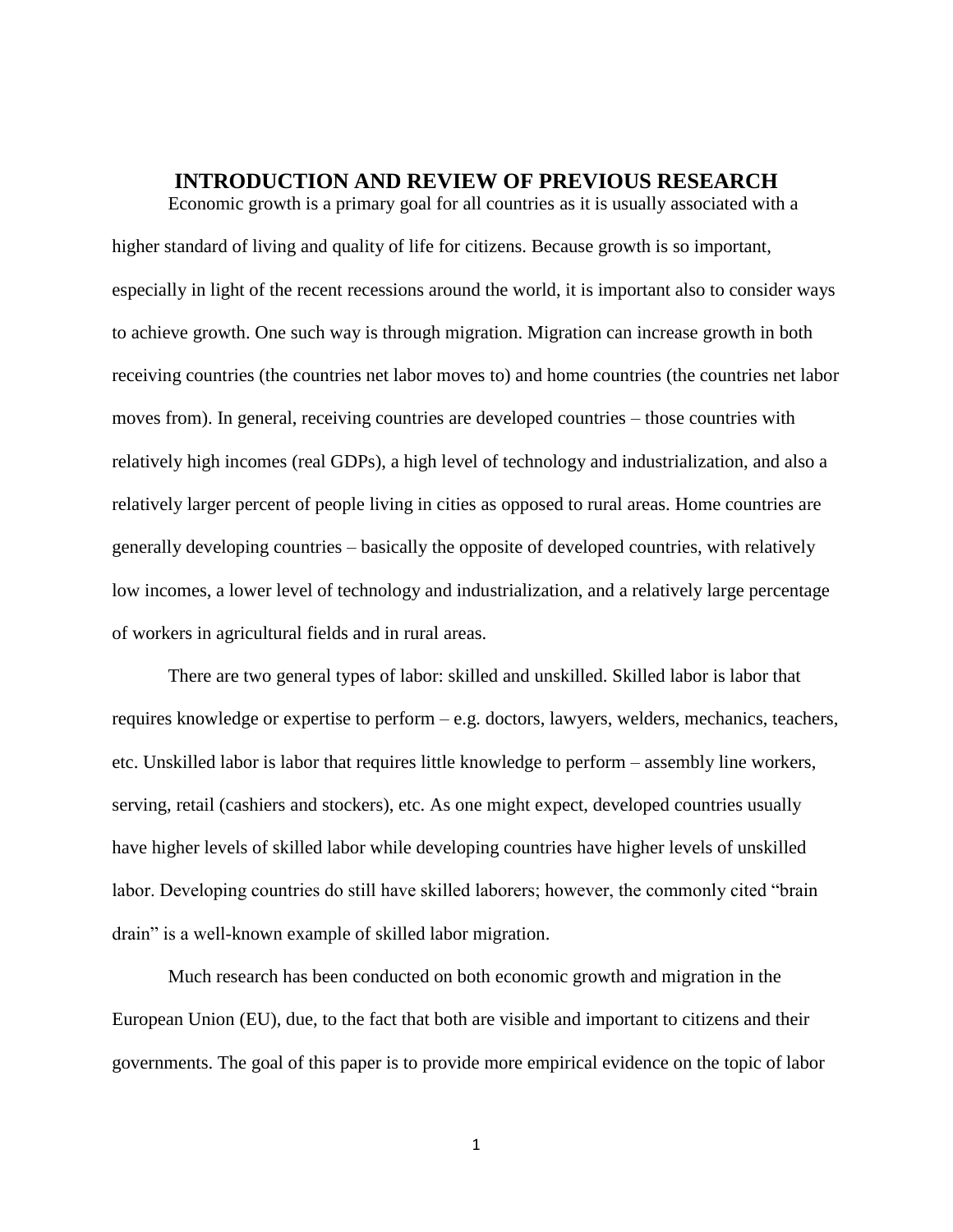migration in the EU in general, a topic largely unexplored, and to provide some insight into migration policy for EU countries that stems from the results of this analysis and other papers.

#### <span id="page-8-0"></span>**Relevant Economic Theory**

Economic growth is an increase in the total income of a country (or other type of region). Usually real GDP is used to measure total income, and so an increase in real GDP from one year to the next is positive economic growth (an expansion) and a decrease from one year to the next is negative economic growth (a recession). Real GDP measures output in a monetized way, meaning that even though it is measured in a currency it does not simply measure the amount of money earned in an economy; it accounts for inflation by using a base year's currency values for all goods. This allows real GDP to measure the increase or decrease in the value of goods/services produced in a country. So while growth occurs when output increases, a country can only produce more output through using more inputs (labor and capital) or through improving the quality of the existing inputs (e.g. higher education for labor and better technology for capital). This means that growth occurs when labor either increases in quantity or quality (quality of labor is referred to as productivity) or when capital, the tools that labor uses to make output, either increases in quantity or quality (new and better technology increases the quality of capital).

This paper studies the effect of the stock of international migrants on the real GDP per capita growth in EU member countries. Real GDP per capita is simply the real GDP divided by the total population of a country. This is a more powerful measure than real GDP alone because it takes into account the fact that immigrants increase the population of the home country; i.e., it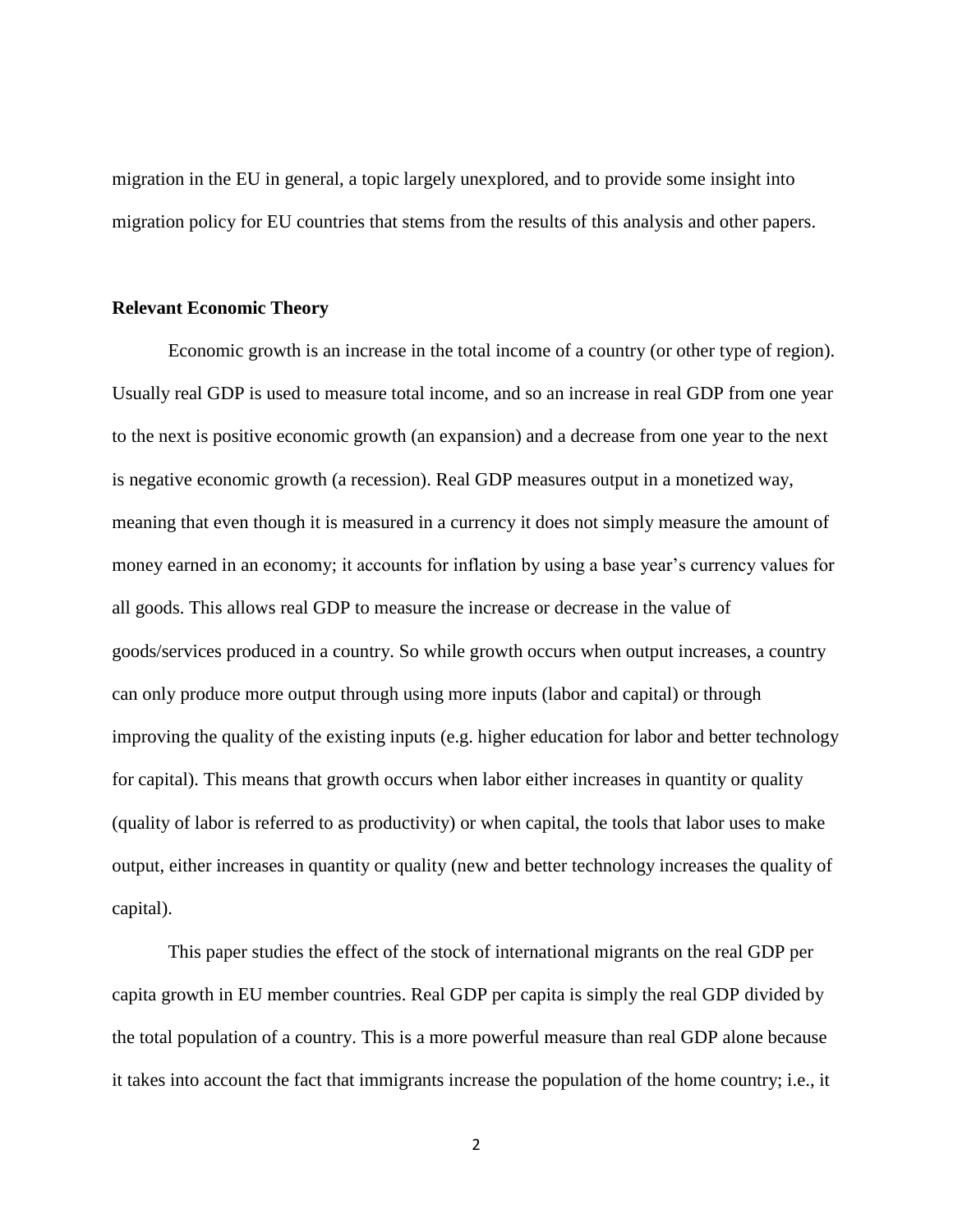is possible for international migrants to have a positive effect on the real GDP of a country but actually reduce the real GDP per capita or standard of living in that same country. This is something that policymakers are no doubt more concerned with than simply real GDP as a whole.

Just as there are markets for goods and services, there are also markets for labor and capital. The labor market is of particular interest to the discussion of labor migration. A labor market is constructed in the same way as the market for a good. There is a downward sloping demand for labor and an upward sloping supply. The price of labor is referred to as the wage. Because labor in-migration causes an increase in the supply of labor, it puts downward pressure on the wage level in the receiving countries. Conversely, labor out-migration causes a decrease in the supply of labor which puts upward pressure on the wage level in home countries.

As net migration increases, the quantity of labor increases, which can be beneficial for economic growth. It is important to note though, that labor only increases output if it is employed. So labor migration into a region with no available jobs will not yield growth unless new jobs are created. Optimal conditions for a country to accept inward labor migration then, are an abundance of unfilled jobs; while optimal conditions for a country to promote outward labor migration are high unemployment levels. And countries in general hold native-held jobs as better than migrant-held jobs due to the nature of elections. Delving slightly into policy considerations here, high unemployment stresses a government's ability to serve the people as tax revenues decrease with decreased income, the budget must increase to assist the unemployed if the government has any kind of unemployment insurance, and voter dissatisfaction generates turmoil for the political system (in very extreme cases leading to rioting or even revolution). Note, on the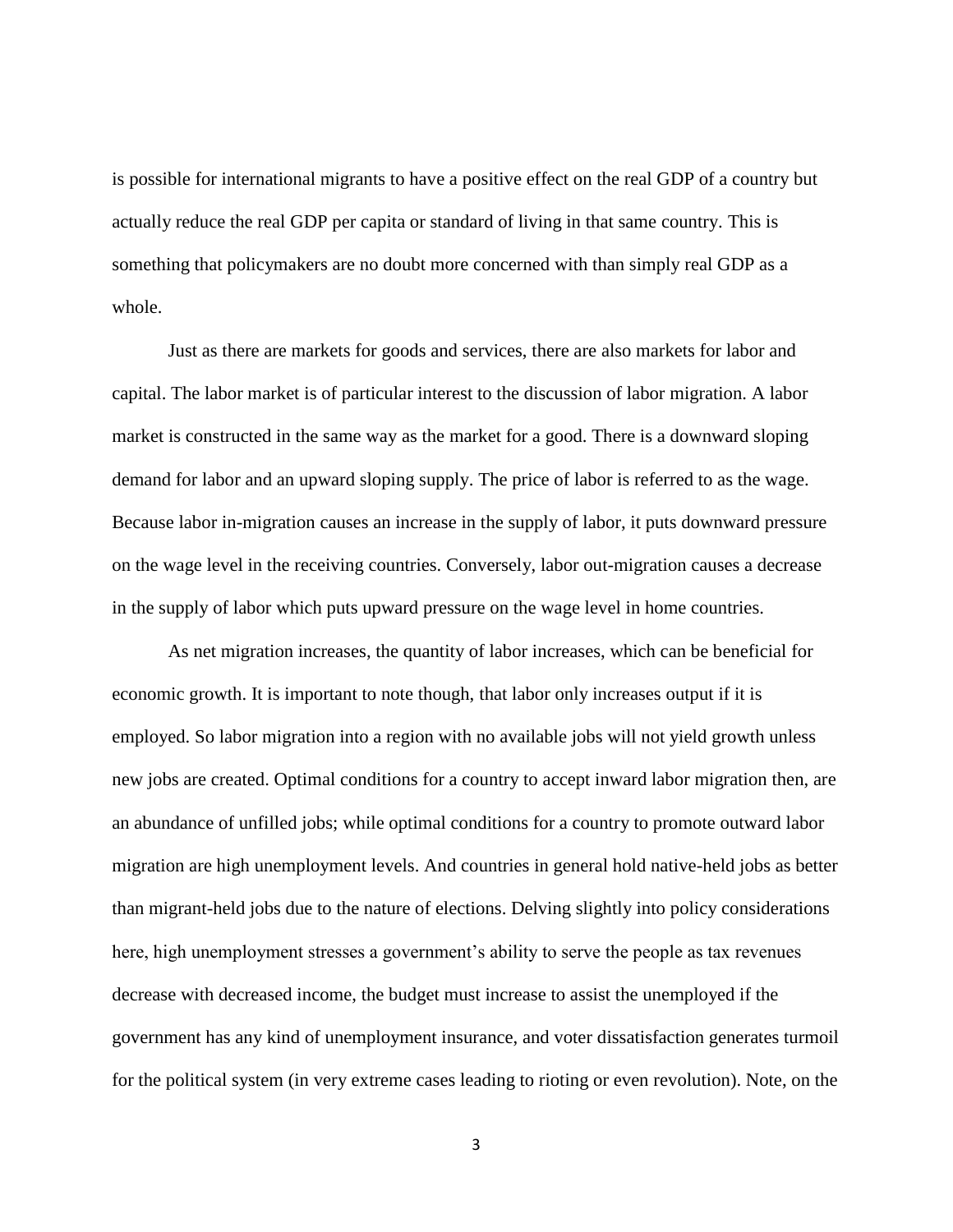receiving country side, migrant laborers cannot vote, so conditions for migrants are decided by the natives that can vote.

Trade is also an important dimension of economic growth. As trade becomes less restricted (freer), both trading countries benefit through specialization in producing more of particular goods and services resulting in overall more total goods and services for both countries' consumers to enjoy; not to mention the increase in the variety of goods available to countries that trade (Japanese cars, Chilean coffee beans, English tea, etc.). As discussed earlier, economic growth is an increase in the total value of goods and services produced, an increase in output. This higher level of total goods and services between trading countries comes from their ability to specialize in the production of certain goods – producing more of them and trading with the other country for the other goods. The next section contrasts freer trade and freer labor movement between countries, establishing the relevance of trade to this discussion.

#### <span id="page-10-0"></span>**The Current State of Research**

Much research has been conducted on the potential effects of trade liberalization (freer trade in goods and services) on the global, regional, and individual country scales. Interestingly, Walmsley and Winters (2005) show with their GMig model that complete trade liberalization (the elimination of all trade restrictions on goods and services globally) would result in an estimated total global gain in real GDP of \$104 Billion (1997 prices). However, increasing the number of migrant laborers, in their analysis by 3% of the labor force of each country (meaning that home countries lose 3% of their labor force and receiving countries add 3% to their labor force), would result in a global gain of \$156 Billion (1997 prices). This finding suggests that the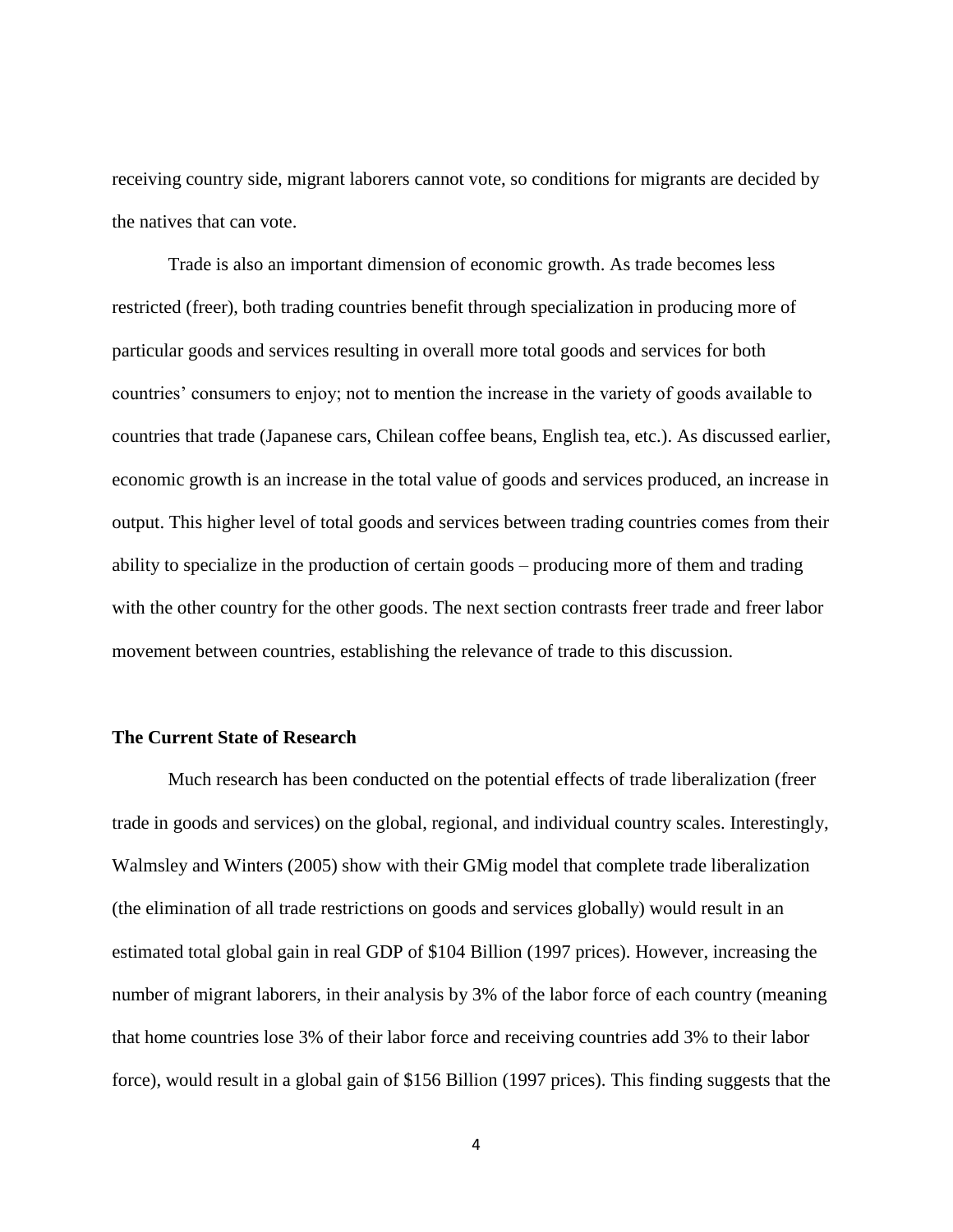greatest gains to be made in international economic policy will come not from freer trade, but from increased labor migration. In effect, there seem to be diminishing returns to free trade. The following paragraph explains what effects found in the Walmsley and Winters' model caused the increase in global real GDP.

Most migrant laborers send remittances back to their respective home countries in the form of some of their wages. These remittances are then spent in the home countries, increasing consumption spending in those countries and therefore increasing real GDP. This causes growth so long as the remittance sent back to the home country is higher than the wage that would have been earned in the home country. If unemployment is very high in the home country it is foreseeable that the potential wage in the home country would have been zero for some migrants, meaning that all of the remittance is added to the real GDP of the home country. This increase in real GDP would lead one to expect that developing countries benefit more from increased labor migration, and this is found to be the case. Global real GDP in the model also increased through higher skilled wages in the home country. This is caused by skilled laborers leaving the home country in search of higher wages, causing the domestic wage rate to rise. Developed countries manage to benefit in the model through an increase in the rental rate of capital that offsets reductions in both skilled and unskilled wages, which leads to an overall increase in Real GDP. The rental rate of capital is simply the price of capital. It increases because labor becomes relatively more abundant in the receiving country due to more labor migrating into the country which causes capital to become relatively more scarce – this scarcity causes the rental rate to increase. As the number of skilled and unskilled laborers increases in the receiving country the labor supply increases, resulting in a reduction in wages for both types of laborers in the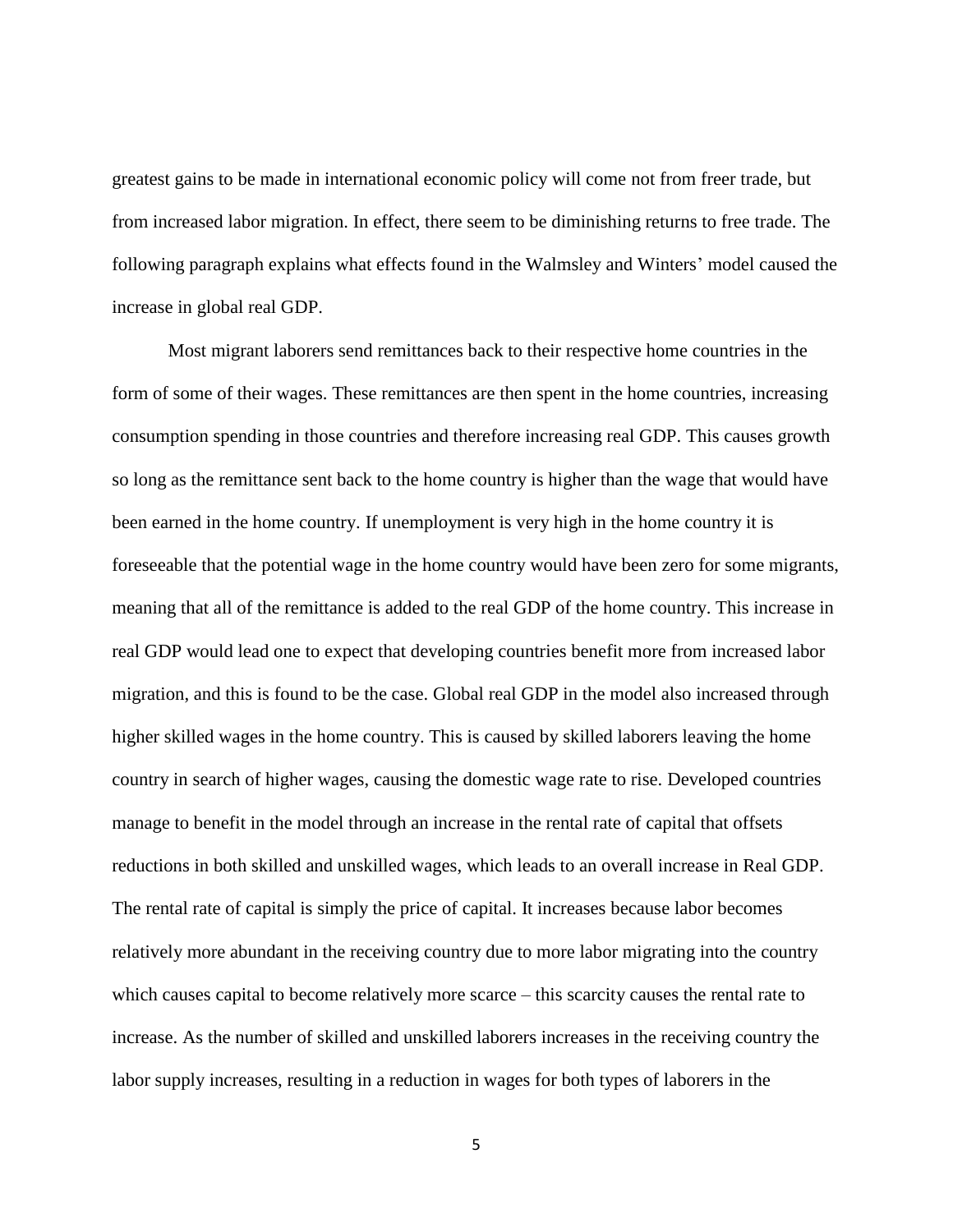receiving country. So the rental rate of capital increases, but wages decrease (this is a finding from the GMig model). An interesting question is how this impacts the income distribution in the receiving country. While the aggregate income in the receiving country may increase, generating growth, the owners of capital gain while labor loses (in terms of a reduced wage). This does not necessarily mean that increasing migrant labor is bad, just that there is more to consider than simply growth from a policy perspective. Similar to free trade, while overall beneficial, there are winners and losers to increased labor migration.

There are some other important considerations also. Røed and Schøne (2012) found that in Norway (not an EU member), immigrant labor reduces regional differences in unemployment rates and wages because migrants are more mobile within the receiving country than country natives. Emphasizing this same idea is Niebuhr, et al (2011) who found a very similar result in Germany, implying that this finding might be able to be applied more broadly. These papers suggest that migrant labor makes receiving countries' economies more responsive to regional differences in unemployment rates and wages. This would mean that there would be fewer locations where unemployment is concentrated in the receiving country. Reducing the concentration of unemployment would be useful, as such concentration causes a number of social and policy issues. Natives fail to be as mobile since they are rooted to locations by the costs of moving from one region to another due to family and acquaintance ties, making them less sensitive on the whole to unemployment and wage concerns. This reduction in the number of "bad spots" in the receiving country may have a number of benefits. It helps reduce the likelihood of particularly severe recession conditions in certain areas since the entire country will have a relatively uniform unemployment rate. This means that there will be no areas (or fewer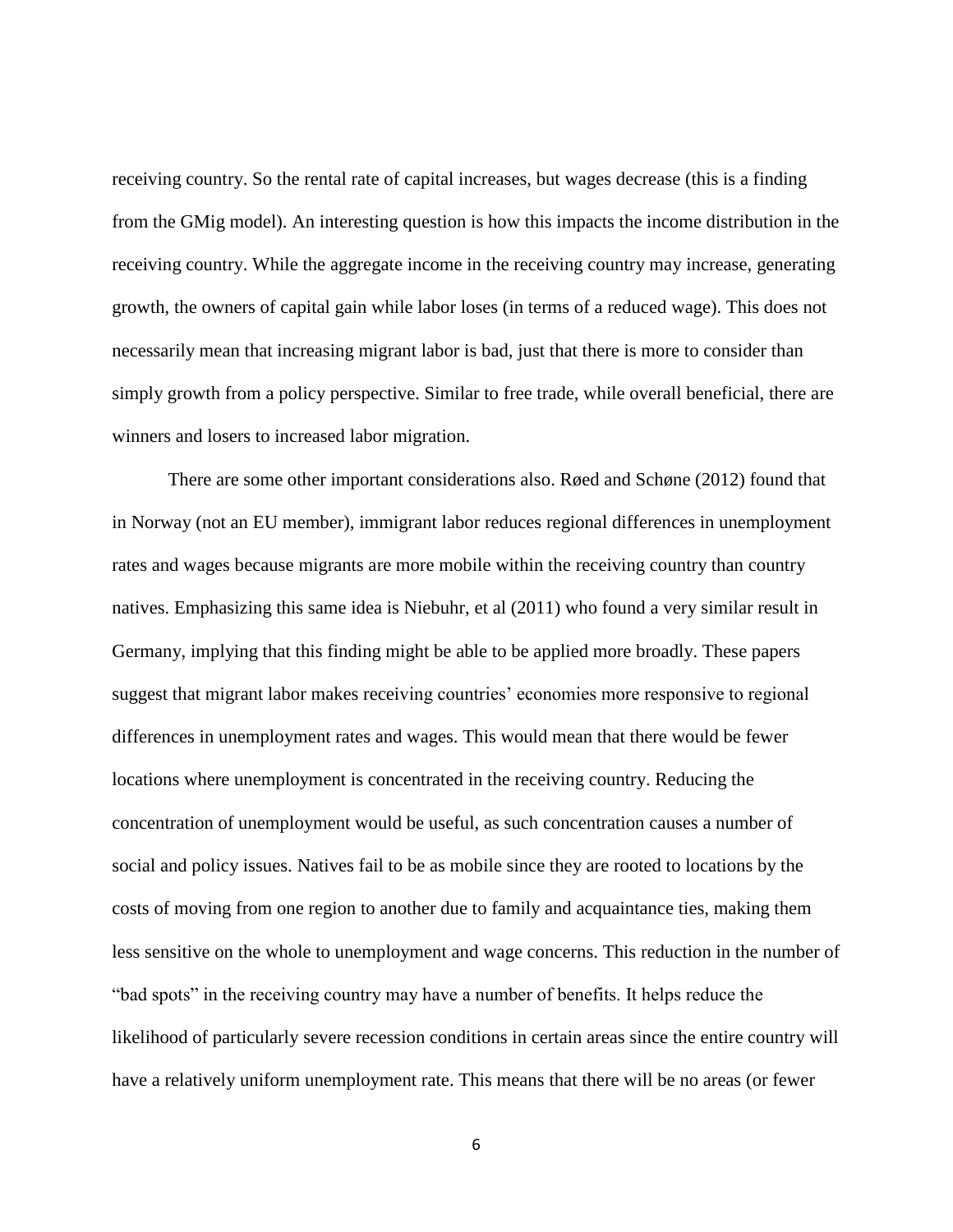areas) with very high rates of unemployment, instead unemployment will be more uniformly distributed throughout the country as a whole. This does not only benefit particular locales with fewer of the economic costs associated with recession, like decreased local consumption and decreased local investment; it would also help alleviate some of the political/governmental issues that arise as well. As will be addressed later, political issues are likely to be the most difficult hurdles to overcome with regard to increasing labor migration across country lines. Governments and natives in receiving countries tend to view migration as a bad thing; migrants are viewed as job taking and as culturally less important than natives. With respect to governments specifically, both local and national governments tend to spend more during recessions to try to encourage growth out of the recession. By potentially reducing the effects of the recession, labor migration could also help reduce government spending and other stresses on governments during recession. If migrant labor is able to reduce the effects of recessions in some way, this would help make support for policies that encourage labor migration more likely.

One would assume then that these effects stemming from freer labor migration would cause fewer regional unemployment differences in receiving countries where labor migration is high, but empirical evidence seems to be to the contrary in the United States. In the U.S., though there is a high amount of interregional (and also international) migration, there are still large unemployment disparities found by Lkhagvasuren (2012). In fact, the model constructed in that paper finds that labor mobility and unemployment are actually negatively related – a finding very different from the research discussed, but one that does, in fact, fit the U.S. unemployment data when looked at on a regional level. Lkhagvasuren finds that "some workers move to, or stay in, a location with high unemployment because they are more productive there than elsewhere." It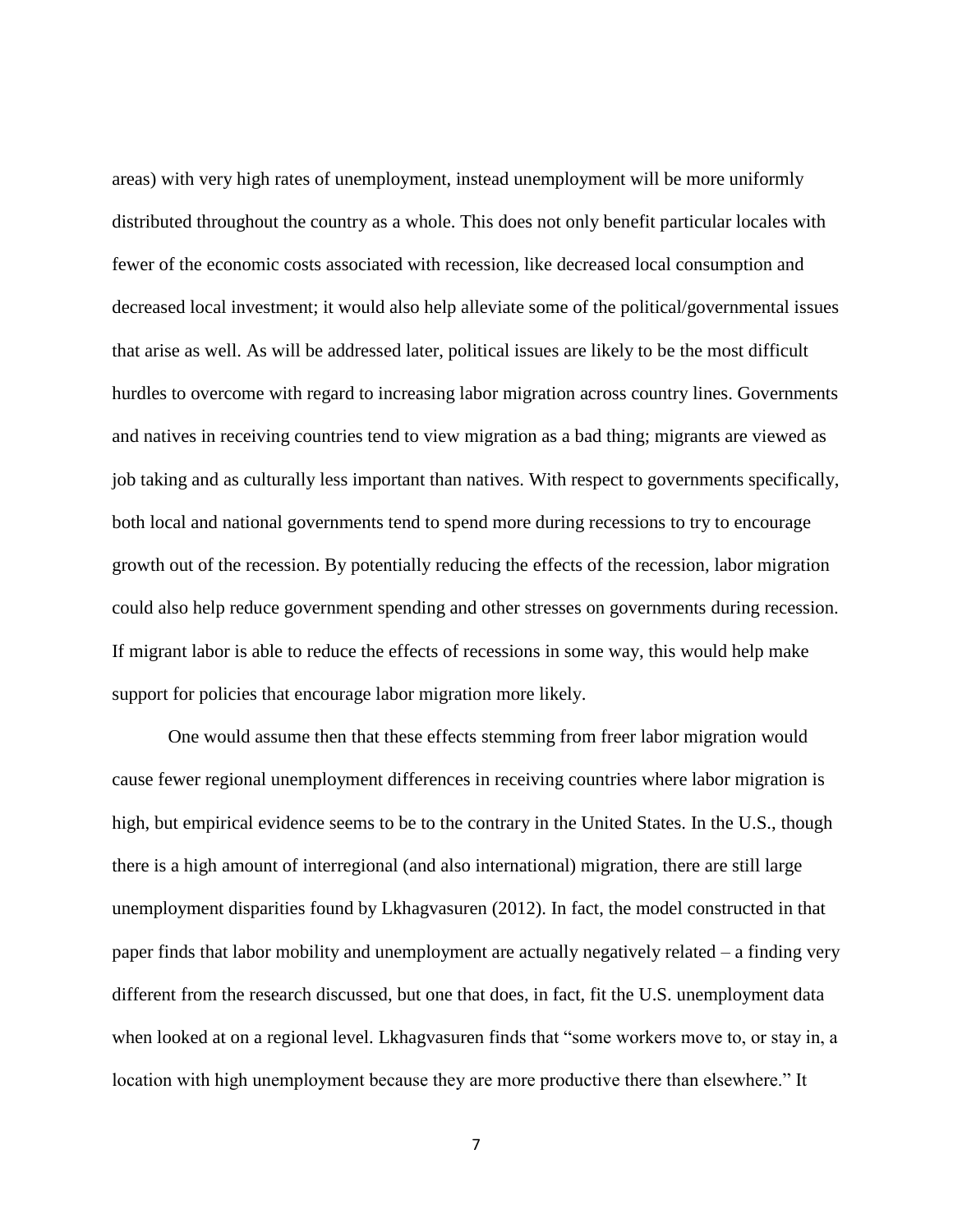seems to follow from a laborer's perspective that they would stay in a location where they have the highest productivity since this helps them achieve the highest wage; further, it stands to reason that in an area with lower unemployment there could be more laborers working fewer hours each or being paid a lower wage.

All of this research addresses two distinct, but related, events: cross-country migration and intra-country migration. Cross-country migration is the migration responsible for the economic growth found in the Walmsley and Winters model, while intra-country migration is responsible for the more uniform regional unemployment rates found in Norway and Germany. However, as discussed, migrant labor from other countries is more likely to respond to changes in wage and unemployment rates by moving to a different region in the receiving country; effectively demonstrating that cross-country migration increases intra-country migration. Thus, it is reasonable to attribute benefits of intra-country migration to cross-country migration also. This allows the investigation of the costs and benefits of both to be performed in one combined assessment.

To investigate labor migration requires also considering how likely and/or feasible policy is to increase labor migration among countries is. From the impacts discussed so far, it seems that policy aimed at increasing immigration would be viewed unfavorably from voters' perspectives; most citizens of developed countries do not want the likely reduced wages that would exist in receiving countries as a result of increased labor migration. On the side of developing countries, they would likely consider more emigration (particularly temporary emigration) quite favorably as this is already largely the case. Some additional issues such as cultural issues and "brain drain" concerns could make policy somewhat less likely. But the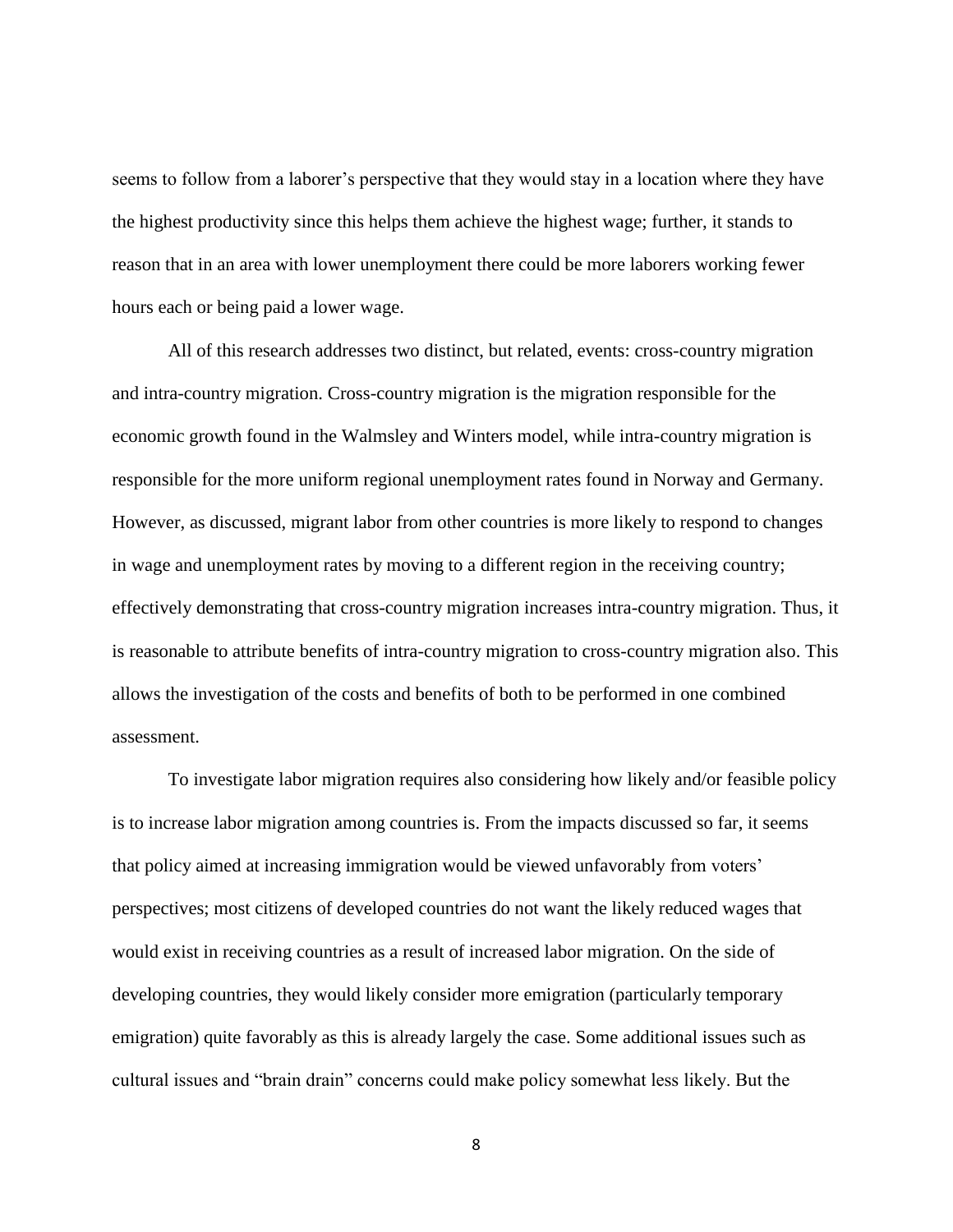general consensus seems to be that it is the developed countries that are less likely to promote labor migration. A very notable exception is the EU. Each EU member state citizen, in addition to citizenship of their member state, has EU citizenship which confers "the right of citizens of the Union to move and reside freely within the Member States" (Europa) among other rights. The first form of this right appeared in the Treaty of Paris in 1952, which enabled citizens to move for work purposes. Although the collection of states at that time was not yet called the European Union, the idea of free movement of labor and the inter-connectedness that brings existed more than 60 years ago. This makes the focus of this paper, the EU member states, a natural set of countries to investigate in order to gauge the impact of migration on growth. However, high levels of migration and its perceived cultural threat to natives has been met with the rise of anti-immigration political parties in many EU states (Kosulya 2012). Is this perceived threat an economic one? Or is the rise of these viewpoints related only to cultural identity? While these questions cannot be answered by this paper, an answer to the question of whether or not there is an economic threat from immigration could be found which might lend or remove legitimacy to this anti-immigration viewpoint.

#### <span id="page-15-0"></span>**Research Specific to Growth**

There is a fair amount of research that looks at how growth is affected by immigration in individual member states of the EU though few papers that investigate the impact of immigration across the entire EU. This paper employs a panel regression method to investigate the effect.

Kim, Levine, and Lotti (2010) find that migration is beneficial for receiving countries and the world growth rate, but that it is possible that unskilled labor migration actually decreases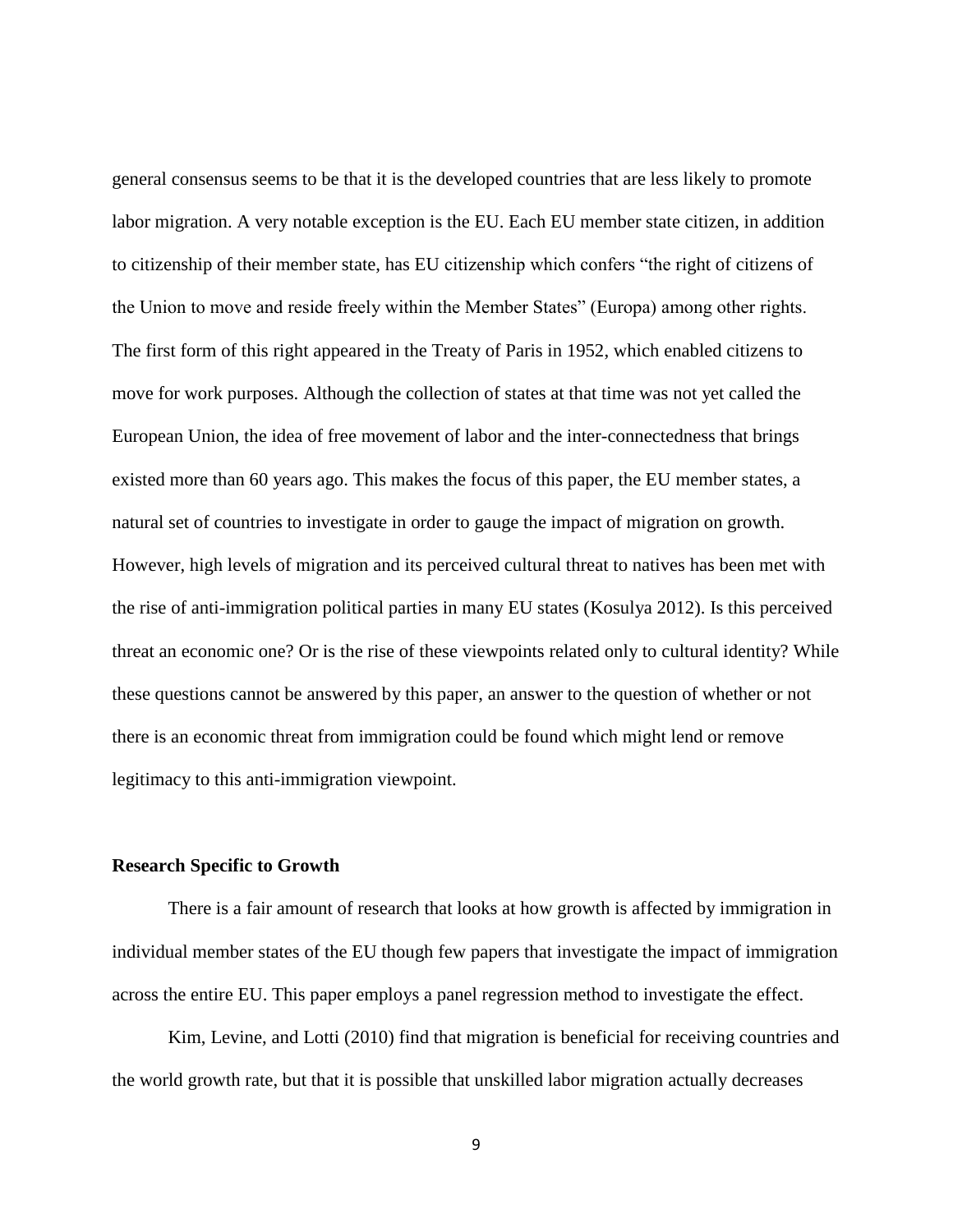world growth, though this possibility is noted as unlikely. Huber and Tondl (2013) find that net migration induces growth in real GDP per capita across the EU27; definitions for the EU15, EU27, and EU (the same as the EU28) are available in Appendix A. However, Guner and Yaliniz (2013) find that for the EU15 countries immigration will have a negative effect on economic growth due to their draw on social security systems and Brücker(2011) in a metastudy of many papers on the subject finds that in the EU immigration does indeed reduce wages and increase unemployment in receiving countries in the short term but not in the long term. And Jonkers (2011) finds that in the EU27 immigration has reduced labor shortages and that migration has become an important policy tool for the EU for maintaining growth and restoring the EU economies after the 2008 global downturn.

From this selection of research on the topic it appears there is not much of a consensus on the topic of migration being beneficial for receiving countries, though the policy of the EU implies that it is beneficial. This paper seeks to provide evidence for or against the claim of migration's benefit.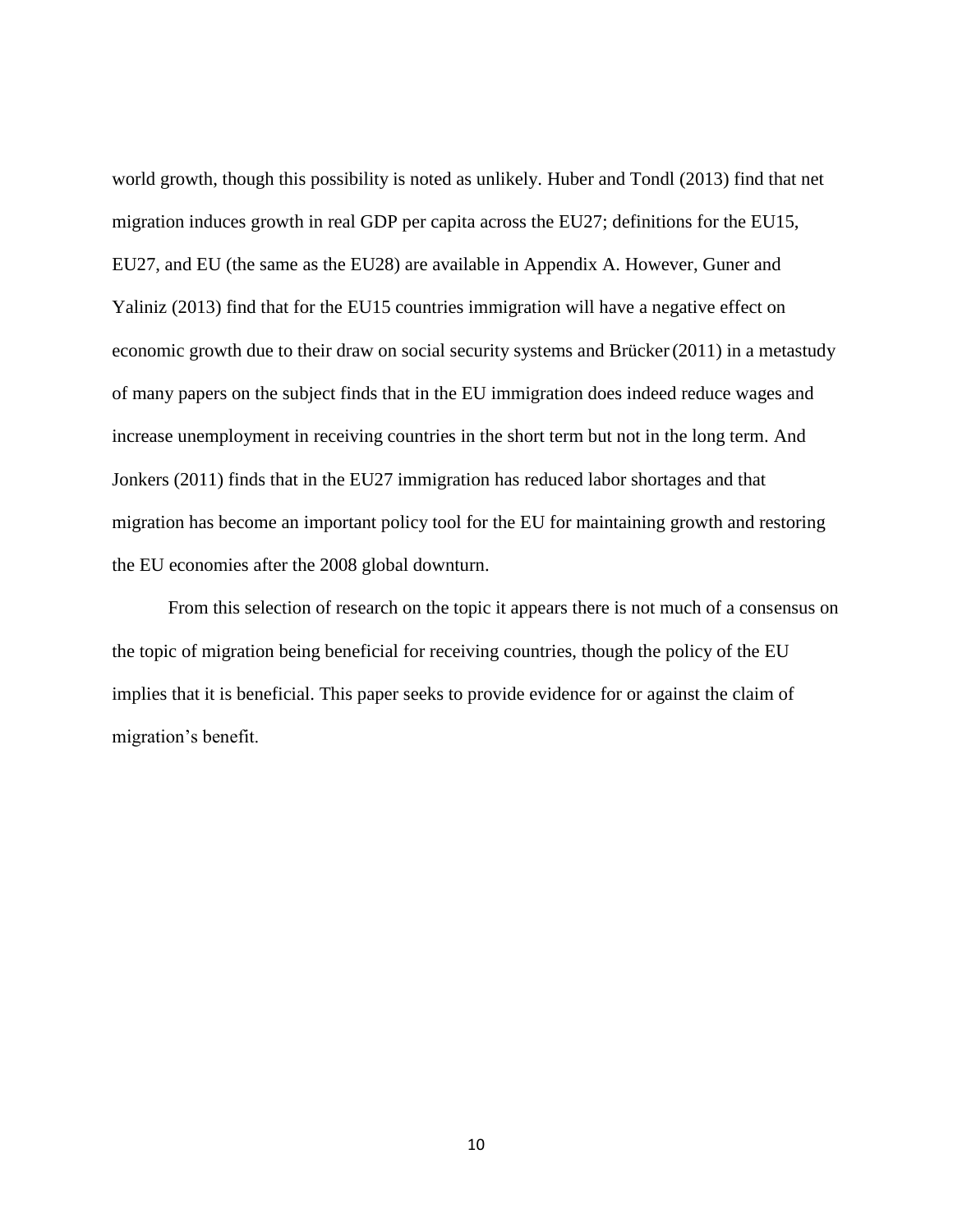#### **DATA**

<span id="page-17-0"></span>The data used for this analysis comes from the World Bank World Development Indicators Database. The relevant years for the data are 1990 through 2005 in 5 year increments (1990, 1995, 2000, and 2005) due to the lack of previous years' availability in the database. The countries that are used in this panel regression analysis are the 28 countries that are current EU members (as of 2014). While not all of the current members were members at the beginning of the panel, it is reasonable to expect more of a connection between the countries that are now members and the members in 1990 than other countries in the region since receiving membership status takes several years, in addition to the simple cultural and locational ties that these countries have exhibited for many years.

The variables that are used are **Growth** – total percent growth in per capita GDP over the 5 year period including and after the year listed (for example **Growth** in 1990 is the total percentage growth in per capita GDP from 1990 to 1994), **Migrant** – the stock of international migrants in the country as a percent of total population, **Trade** – the sum of imports and exports of goods and services as a percentage of GDP, **CapForm** – capital formation (in this case total domestic investment net inventories) as a percentage of GDP, **Labor** – the total labor force, **AgeDep** – the age dependency ratio (those aged 15 or younger and 65 and older per 100 of the working age population), and **Govt** – government consumption spending as a percentage of GDP. No clear nonlinear relationships were displayed in scatterplots of the variables (**Growth**  with respect to time and all other variables with respect to **Growth**). These scatterplots are available in Appendix B. A human capital measure was not available for this time period for enough countries to be useful and so it was omitted. A clear goal of further research in this area would be to include a human capital measure. Barro (1996) conducts a panel regression analysis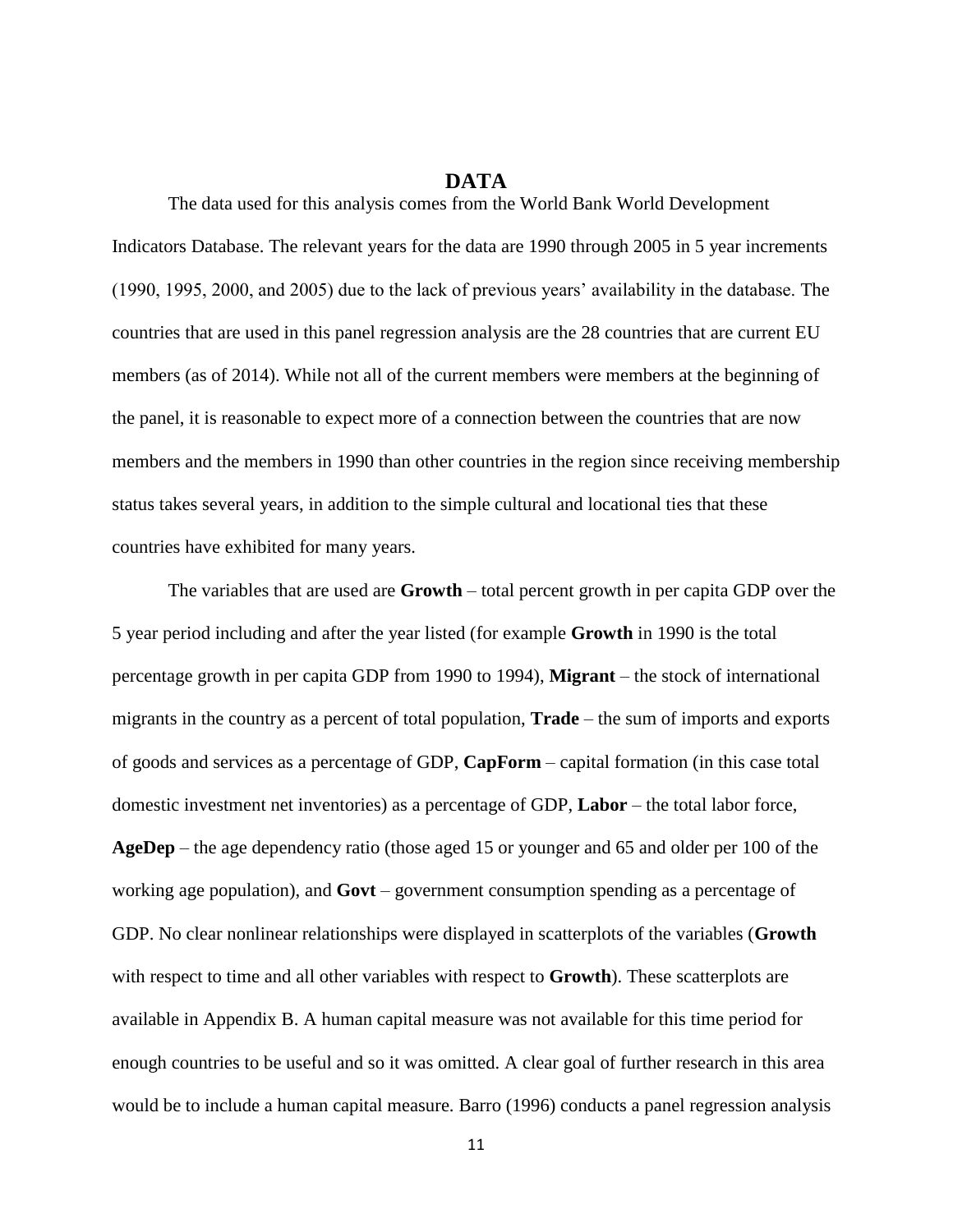of the entire world to evaluate growth and includes a measure of school enrollment rates in the beginning of the period of study to capture the stock of human capital that would be available over the following years of the study. Further study would require human capital measures as well as other controls.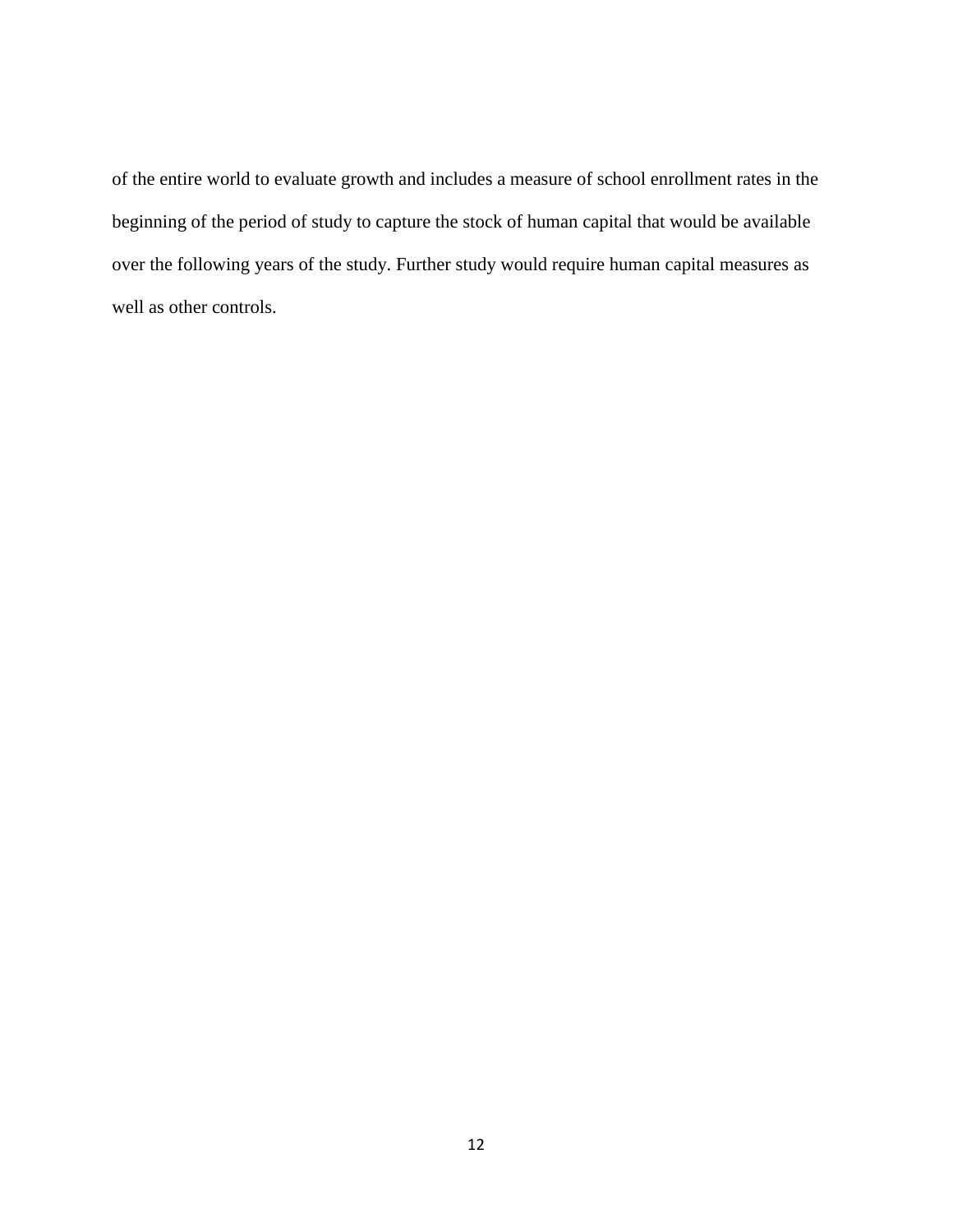## <span id="page-19-1"></span><span id="page-19-0"></span>**ECONOMETRIC ANALYSIS AND RESULTS Table 1: Variable Descriptions**

| Label      | Description   | Obs              | Mean     | Std. Dev. | Min        | Max      |
|------------|---------------|------------------|----------|-----------|------------|----------|
| Growth     | Total per     | 199              | 14.01672 | 15.08179  | $-43.8904$ | 85.79274 |
|            | capita GDP    |                  |          |           |            |          |
|            | growth over 5 |                  |          |           |            |          |
|            | years**       |                  |          |           |            |          |
| Migrant    | Stock of      | $\overline{212}$ | 6.708715 | 6.18934   | 0.2438021  | 33.57655 |
|            | international |                  |          |           |            |          |
|            | migrants as a |                  |          |           |            |          |
|            | percentage of |                  |          |           |            |          |
|            | population    |                  |          |           |            |          |
| Trade      | Trade         | 198              | 85.95481 | 45.99447  | 21.33913   | 286.1524 |
|            | $(Express +$  |                  |          |           |            |          |
|            | Imports) as a |                  |          |           |            |          |
|            | percentage of |                  |          |           |            |          |
|            | <b>GDP</b>    |                  |          |           |            |          |
| AgeDep     | Age           | 252              | 52.21058 | 5.786809  | 39.74818   | 75.49689 |
|            | Dependency    |                  |          |           |            |          |
|            | Ratio         |                  |          |           |            |          |
| CapForm    | Domestic      | 195              | 24.33703 | 5.301035  | 12.40091   | 53.31139 |
|            | Investment as |                  |          |           |            |          |
|            | a percentage  |                  |          |           |            |          |
|            | of GDP        |                  |          |           |            |          |
| Labor      | Labor Force   | 112              | 8209558  | 10300000  | 138552.1   | 41300000 |
| Govt       | Government    | 202              | 18.49429 | 4.452671  | 7.208813   | 36.25955 |
|            | Spending as a |                  |          |           |            |          |
|            | percentage of |                  |          |           |            |          |
|            | <b>GDP</b>    |                  |          |           |            |          |
| SelfEmp    | Self          | 125              | 18.6048  | 9.787219  | 2.9        | 50.7     |
|            | employed      |                  |          |           |            |          |
|            | persons as a  |                  |          |           |            |          |
|            | percentage of |                  |          |           |            |          |
|            | <b>GDP</b>    |                  |          |           |            |          |
| <b>FDI</b> | Foreign       | 156              | 3.686654 | 5.105634  | 0.0000261  | 26.65321 |
|            | Direct        |                  |          |           |            |          |
|            | Investment as |                  |          |           |            |          |
|            | a percentage  |                  |          |           |            |          |
|            | of GDP        |                  |          |           |            |          |
| Unemp      | Unemployme    | 115              | 8.668696 | 4.405984  | 0.6        | 22.7     |
|            | nt Rate       |                  |          |           |            |          |
| Enrollment | Adjusted net  | 75               | 96.4464  | 4.22213   | 78.8221    | 99.98815 |
|            | enrollment    |                  |          |           |            |          |
|            | rate in       |                  |          |           |            |          |
|            | primary       |                  |          |           |            |          |
|            | education     |                  |          |           |            |          |

\*\*Note: Total Growth is calculated by the following method: for example total Growth for 2005-2009 (Percentage growth in 2005 + 1)\*(Percentage growth in 2006 + 1)\*...\*(Percentage growth in 2009 + 1) = Total GDP per capita growth from 2005 through 2009 (\* denotes multiplication).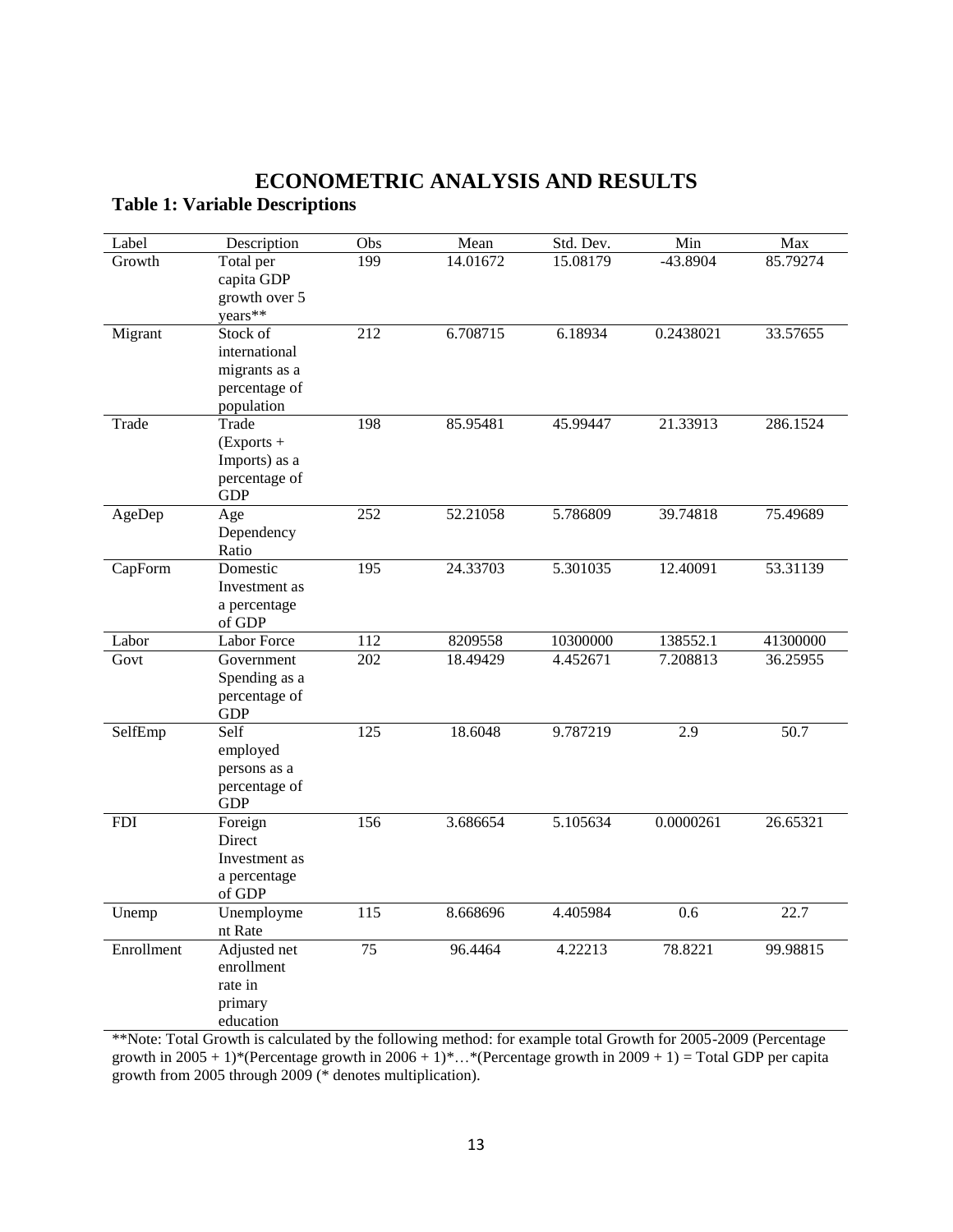Since no clear nonlinear relationships were found in the scatterplots, the econometric function is specified as OLS and linear in all variables. The data is specified as a panel with cross-sectional units Country (in this case an alphabetically ordered ID variable: Austria  $-1$ , Belgium – 2, etc.) and time units Year (1990, 1995, 2000, and 2005). **Growth** is the dependent variable while all others are explanatory variables. While data is available for some of the explanatory variables over a longer period of time, in order to include all 6 explanatory variables required reducing the time interval of the panel to four five-year intervals as the stock of international migrants is only available every five years. The variables included in this regression represent some of the variables that affect per capita GDP growth. Namely, a measure of investment in the form of capital formation, a measure of the number of immigrants in each country which is the variable of interest, the size of the labor force, the amount of government spending, and the age dependency ratio. This is Model 1.

Before discussing the results of Model 1, a brief explanation of fixed and random effects in panel regression is useful. Random effects mean that there is only one intercept because each country does not have fixed over time differences. Fixed effects mean that each country has its own intercept in order to account for fixed over time differences such as institutions, culture, and policies. So random effects being appropriate would suggest that the countries do not vary in institutions, etc., while fixed effects being appropriate would suggest that the countries do vary in such fixed over time.

Country cross-sectional units imply fixed effects estimators since they have institutions and demographics that vary by country but are fairly stable over time. Additionally, a more rigorous approach using the Hausman test reveals that indeed fixed effects estimators are the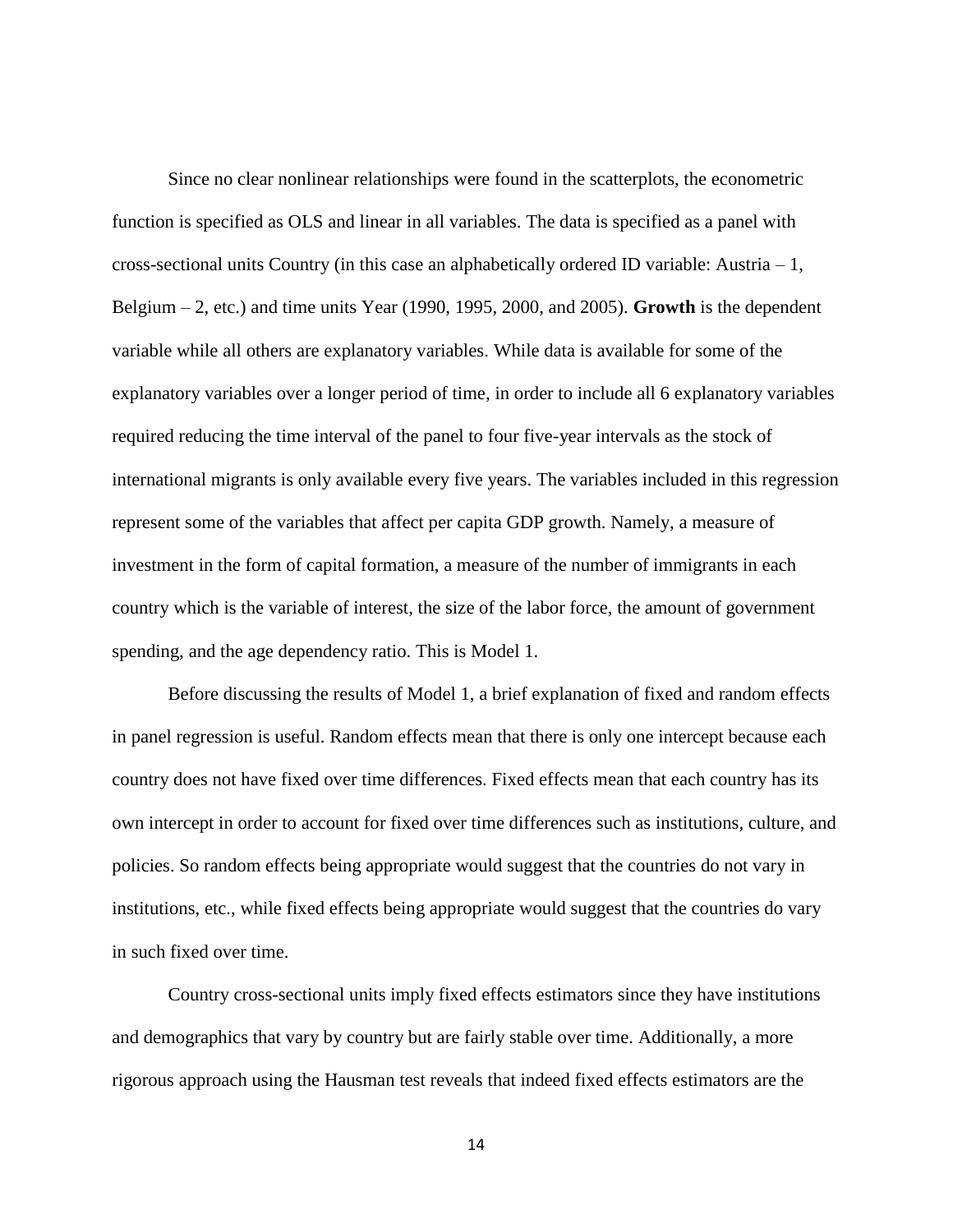proper method for this panel analysis as opposed to random effects estimators. Table 3 displays these results. The P-value of 0.000 verifies that the fixed effects estimators are better than random effects estimators for this model.

|         | Coefficients          |             |                   |                                                                       |  |
|---------|-----------------------|-------------|-------------------|-----------------------------------------------------------------------|--|
|         | Fixed                 | Random      | <b>Difference</b> | <b>Standard Error</b>                                                 |  |
| Migrant | $-2.852054$           | $-0911507$  | $-2.760903$       | 1.018165                                                              |  |
| Trade   | .0938494              | .0410568    | .0527926          | .0645605                                                              |  |
| CapForm | $-1.674659$           | $-1.143186$ | $-5314736$        | .2140398                                                              |  |
| Labor   | $-8.06e-08$           | $-1.56e-07$ | 7.57e-08          | $2.52e-06$                                                            |  |
| AgeDep  | $-1.257769$           | $-1.04567$  | $-0.2120993$      | .3285825                                                              |  |
| Govt    | 1.13845               | .3563777    | .782072           | .5497896                                                              |  |
|         | Test:                 |             |                   | Ho: Difference in coefficients not systematic (Random is appropriate) |  |
|         | Prob>chi2 (p-value) = | 0.0000      |                   |                                                                       |  |

<span id="page-21-0"></span>**Table 2: Hausman Test Model 1**

Perfoming the panel regression, the results in Table 3 are obtained. **Migrant** has a negative coefficient and is significant at the 95% confidence level, the same being the case with **CapForm. AgeDep** has a negative coefficient and is significant at the 90% confidence level while **Labor**, **Govt**, and **Trade** are not significant at the 90% confidence level. The negative coefficient **CapForm** is a bizarre result. For each percentage increase in the stock of international migrants, growth is estimated to fall by an average of 2.85 percent per capita. Model 1 as a whole tests significant. It is the other results that make this author wary of the results of this panel in general. It is not consistent with economic theory for capital formation to be negatively correlated with growth. The explanation for this seems to be omitted variables bias. Misspecification of the functional form is possible, but the scatterplots mentioned previously do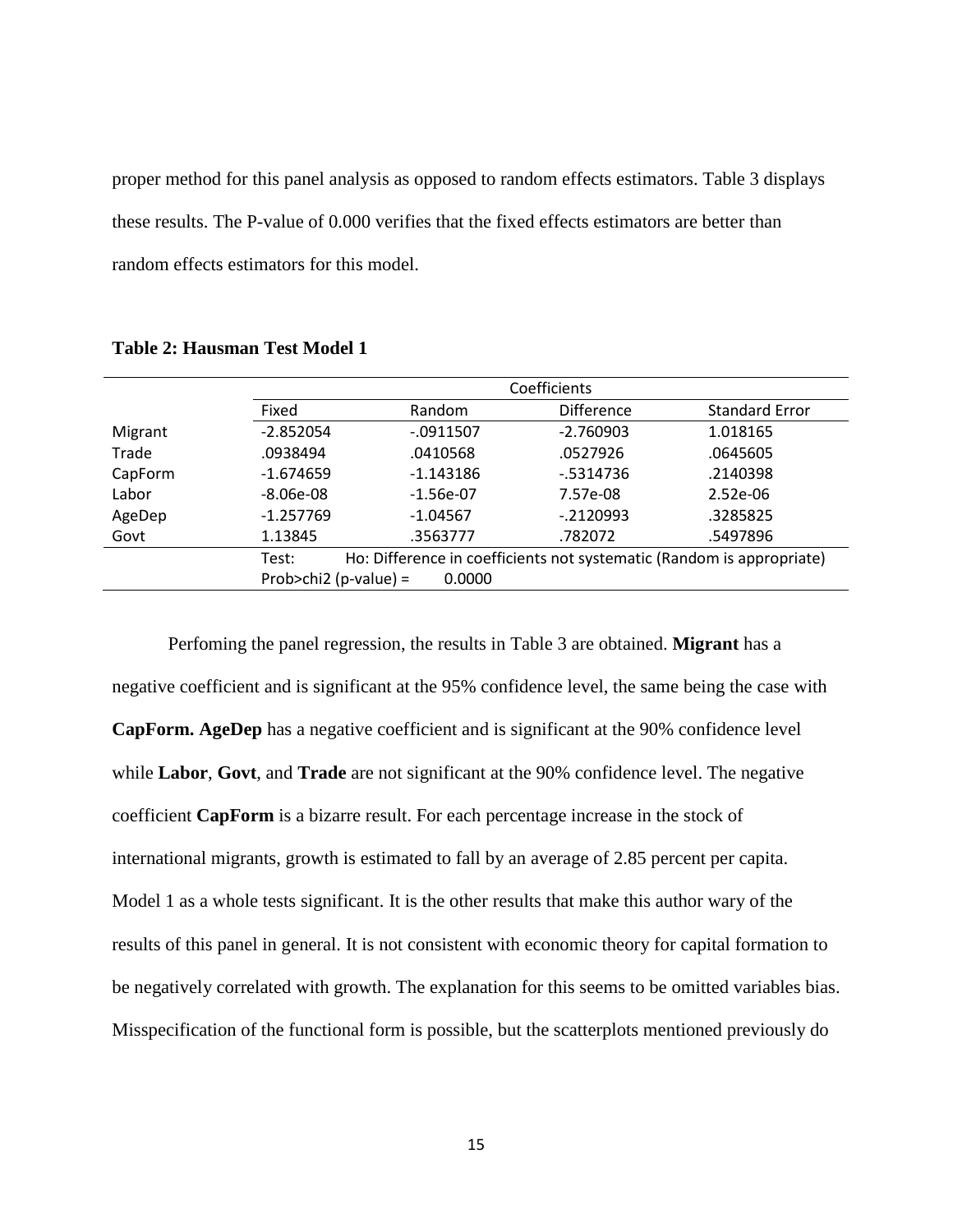not clearly point to a particular nonlinear relationship between for any of the variables. To test this issue, more variables are employed.

| Fixed-effects (within) regression |                                                                     |              | Number of Obs=108 | Number of groups =28 |
|-----------------------------------|---------------------------------------------------------------------|--------------|-------------------|----------------------|
| R-sq: within = $.4071$            |                                                                     |              |                   |                      |
| Obs per group:                    | $Min = 2$                                                           | $Avg = 3.9$  | $Max = 4$         | $F(6,27) = 5.33$     |
|                                   |                                                                     |              |                   | $Prob > F = 0.0010$  |
|                                   |                                                                     |              |                   |                      |
|                                   |                                                                     |              |                   |                      |
| Growth                            |                                                                     | Coefficient  |                   | Robust Std. Error    |
| Migrant                           |                                                                     | $-2.852054*$ |                   | 1.229604             |
| Trade                             |                                                                     | .0938494     |                   | .0883744             |
| CapForm                           |                                                                     | $-1.674659*$ |                   | .6253834             |
| Labor                             |                                                                     | $-8.06e-08$  |                   | 2.46e-06             |
| AgeDep                            |                                                                     | $-1.257769$  |                   | .682681              |
| Govt                              |                                                                     | 1.13845      |                   | .7575476             |
| Constant                          |                                                                     | 103.5788*    |                   | 41.98903             |
|                                   | Note: * Denotes that coefficients are significant at the .05 level. |              |                   |                      |

#### <span id="page-22-0"></span>**Table 3: Model 1 Regression**

The explanatory variables **SelfEmp** – the percentage of workers that are self-employed, **Unemp** – the unemployment rate, **Enrollment** – the percentage of primary school age children that are enrolled in school, and **FDI** – foreign direct investment as a percentage of GDP are included in the panel regression as Model 2. The results are no longer best estimated through fixed effects estimators as the Hausman Test fails for this set of explanatory variables (Table 4). However, the model is likely not properly identified due to the lack of data availability – there are 66 total observations, but 11 parameters to estimate. The results (Table 5) are similarly bizarre. Only **Labor** and **Unemp** are significant at the 95% confidence level. As the size of the labor force increases, the model estimates that growth decreases and as the unemployment rate rises, the model estimates that growth increases - again not in line with economic theory; though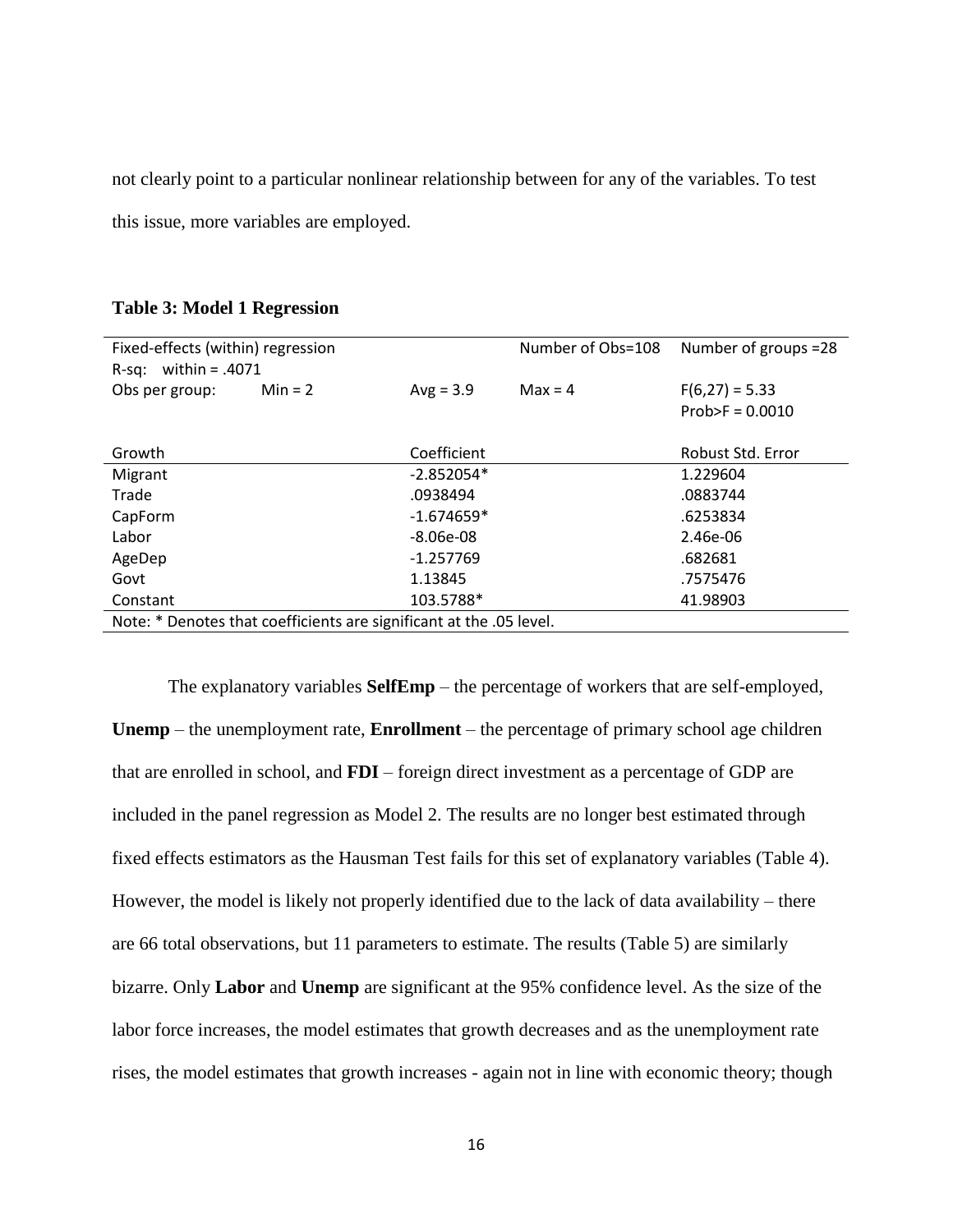it is possible that increases in the labor force are taking some of the effect of population increase and thus decreasing the growth as it is measured per capita.

|            |                       | Coefficients |                   |                                                                       |  |
|------------|-----------------------|--------------|-------------------|-----------------------------------------------------------------------|--|
|            | Fixed                 | Random       | <b>Difference</b> | <b>Standard Error</b>                                                 |  |
| Migrant    | 1.497744              | .0466282     | 1.451116          | 1.154826                                                              |  |
| Trade      | .0626613              | $-0080503$   | .0707116          | .102447                                                               |  |
| CapForm    | $-0.9466289$          | $-5862395$   | $-0.3603894$      | .5743225                                                              |  |
| Labor      | $-1.24e-06$           | $-4.91e-07$  | $-7.16e-07$       | 2.36e-06                                                              |  |
| AgeDep     | .0972965              | .1747855     | $-077489$         | .6205241                                                              |  |
| Govt       | $-1.367919$           | $-1.399869$  | .0319498          | 1.002516                                                              |  |
| SelfEmp    | .7659054              | $-4275414$   | 1.193447          | .82148                                                                |  |
| <b>FDI</b> | $-231572$             | $-0.3302365$ | .0986645          | .1923482                                                              |  |
| Unemp      | 1.55654               | 1.655746     | $-0992062$        | .8459376                                                              |  |
| Enrollment | .3633366              | $-1854309$   | .5487675          | .4912899                                                              |  |
|            | Test:                 |              |                   | Ho: Difference in coefficients not systematic (Random is appropriate) |  |
|            | Prob>chi2 (p-value) = | 0.4731       |                   |                                                                       |  |

#### <span id="page-23-0"></span>**Table 4: Hausman Test Model 2**

### <span id="page-23-1"></span>**Table 5: Model 2 Regression**

| Random-effects GLS regression |                                                                     |              | Number of Obs=66 | Number of groups = 24    |
|-------------------------------|---------------------------------------------------------------------|--------------|------------------|--------------------------|
| R-sq: between = $.4071$       |                                                                     |              |                  |                          |
| Obs per group:                | $Min = 1$                                                           | $Avg = 2.8$  | $Max = 4$        | Wald chi2 $(10) = 51.39$ |
|                               |                                                                     |              |                  | Prob>chi2 = $0.0000$     |
|                               |                                                                     |              |                  |                          |
| Growth                        |                                                                     | Coefficient  |                  | Robust Std. Error        |
| Migrant                       |                                                                     | .0466282     |                  | .3980096                 |
| Trade                         |                                                                     | $-0.080503$  |                  | .0729264                 |
| CapForm                       |                                                                     | $-5862395$   |                  | .4442134                 |
| Labor                         |                                                                     | $-4.91e-07*$ |                  | 1.62e-07                 |
| AgeDep                        |                                                                     | .1747855     |                  | .4385724                 |
| Govt                          |                                                                     | $-1.399869$  |                  | .8077382                 |
| SelfEmp                       |                                                                     | $-4275414$   |                  | .2471034                 |
| <b>FDI</b>                    |                                                                     | $-0.3302365$ |                  | .291169                  |
| Unemp                         |                                                                     | 1.655746*    |                  | .4714205                 |
| Enrollment                    |                                                                     | $-1854309$   |                  | .3657112                 |
| Constant                      |                                                                     | 63.07733     |                  | 56.69468                 |
|                               | Note: * Denotes that coefficients are significant at the .05 level. |              |                  |                          |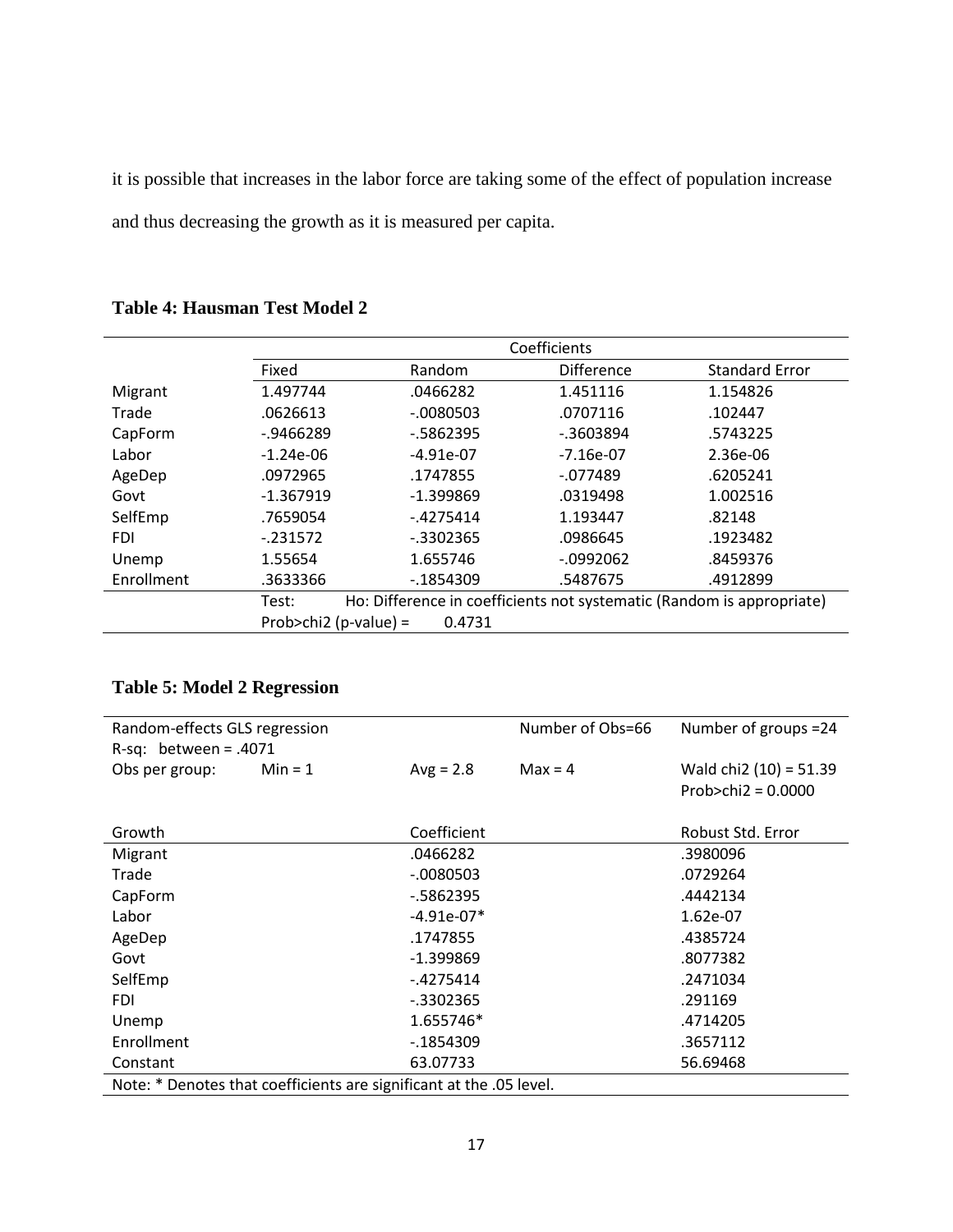**Govt** and **SelfEmp** are significant at the 90% confidence level and both are estimated to decrease growth as they increase. Barro (1991) does provide evidence that government spending could decrease growth as it crowds out investment so this result is not unreasonable. The percentage of self-employed persons may have a negative or positive real effect, so there is little evidence to suggest that this result is incorrect. The underspecification of this model may be generating the bizarre results and the lack of significance for many of the variables. The model as a whole does test significant interestingly. Multicolinearity could be the culprit here, but further study and better data would be required to verify this.

A third model (Model 3) is specified without **Enrollment** and **SelfEmp** as a result of their low number of observations. This model is better described by random effects as the Hausman Test reveals in Table 6.

|            | Coefficients          |              |                                                                       |                       |
|------------|-----------------------|--------------|-----------------------------------------------------------------------|-----------------------|
|            | Fixed                 | Random       | <b>Difference</b>                                                     | <b>Standard Error</b> |
| Migrant    | .8165584              | .271566      | .5449924                                                              | 1.065941              |
| Trade      | .002329               | .0065487     | $-0042196$                                                            | .1031061              |
| CapForm    | $-0.9133256$          | $-2564157$   | $-0.6569099$                                                          | .4823125              |
| Labor      | $-2.46e-06$           | $-3.36e-07$  | $-2.12e-06$                                                           | 2.31e-06              |
| AgeDep     | .027085               | $-0975864$   | .1246714                                                              | .4476837              |
| Govt       | $-4368673$            | $-0.3832403$ | $-053627$                                                             | .946787               |
| <b>FDI</b> | $-1382508$            | $-1755408$   | .03729                                                                | .1488741              |
| Unemp      | 1.160984              | 1.529982     | $-0.368998$                                                           | .6118526              |
|            | Test:                 |              | Ho: Difference in coefficients not systematic (Random is appropriate) |                       |
|            | Prob>chi2 (p-value) = | 0.7017       |                                                                       |                       |

#### <span id="page-24-0"></span>**Table 6: Hausman Test Model 3**

If underspecified Model 3 is barely so with 9 parameters being estimated and 86 observations. The results of Model 3 are similar to the results from Model 2 (Table 7). Only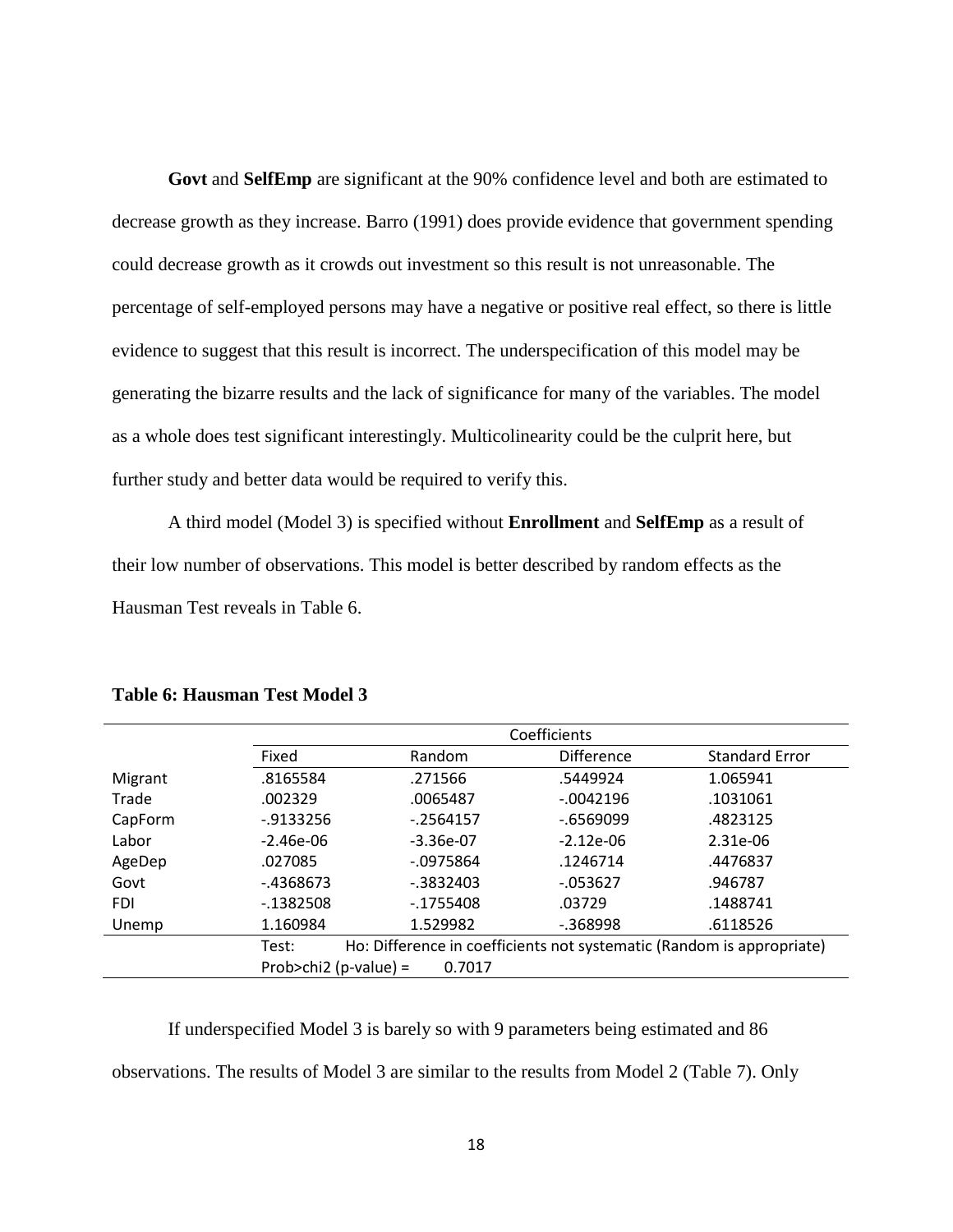Labor and Unemp are significant at the 95% confidence level and the labor force is estimated to have a negative effect on growth while the unemployment rate is estimated to have a positive effect on growth. No other parameters are significant at a reasonable confidence level. The results are again counterintuitive. And the model again tests significant, pointing to possible issues with multicollinearity causing some parameters to fail to register as significant.

| Random-effects GLS regression |                                                                     | Number of Obs=86 | Number of groups =28 |                         |
|-------------------------------|---------------------------------------------------------------------|------------------|----------------------|-------------------------|
| R-sq: between = $0.4496$      |                                                                     |                  |                      |                         |
| Obs per group:                | $Min = 1$                                                           | $Avg = 3.1$      | $Max = 4$            | Wald chi2 $(8) = 51.65$ |
|                               |                                                                     |                  |                      | Prob>Chi $2 = 0.0000$   |
|                               |                                                                     |                  |                      |                         |
| Growth                        |                                                                     | Coefficient      |                      | Robust Std. Error       |
| Migrant                       |                                                                     | .271566          |                      | .3103925                |
| Trade                         |                                                                     | .0065487         |                      | .0519663                |
| CapForm                       |                                                                     | $-2564157$       |                      | .3892262                |
| Labor                         |                                                                     | $-3.36e-07*$     |                      | 1.26e-07                |
| AgeDep                        |                                                                     | $-0975864$       |                      | .3659653                |
| Govt                          |                                                                     | $-0.3832403$     |                      | .514954                 |
| <b>FDI</b>                    |                                                                     | $-1755408$       |                      | .2416719                |
| Unemp                         |                                                                     | 1.529982*        |                      | .3374037                |
| Constant                      |                                                                     | 18.61633         |                      | 26.27225                |
|                               | Note: * Denotes that coefficients are significant at the .05 level. |                  |                      |                         |

#### <span id="page-25-0"></span>**Table 7: Model 3 Regression**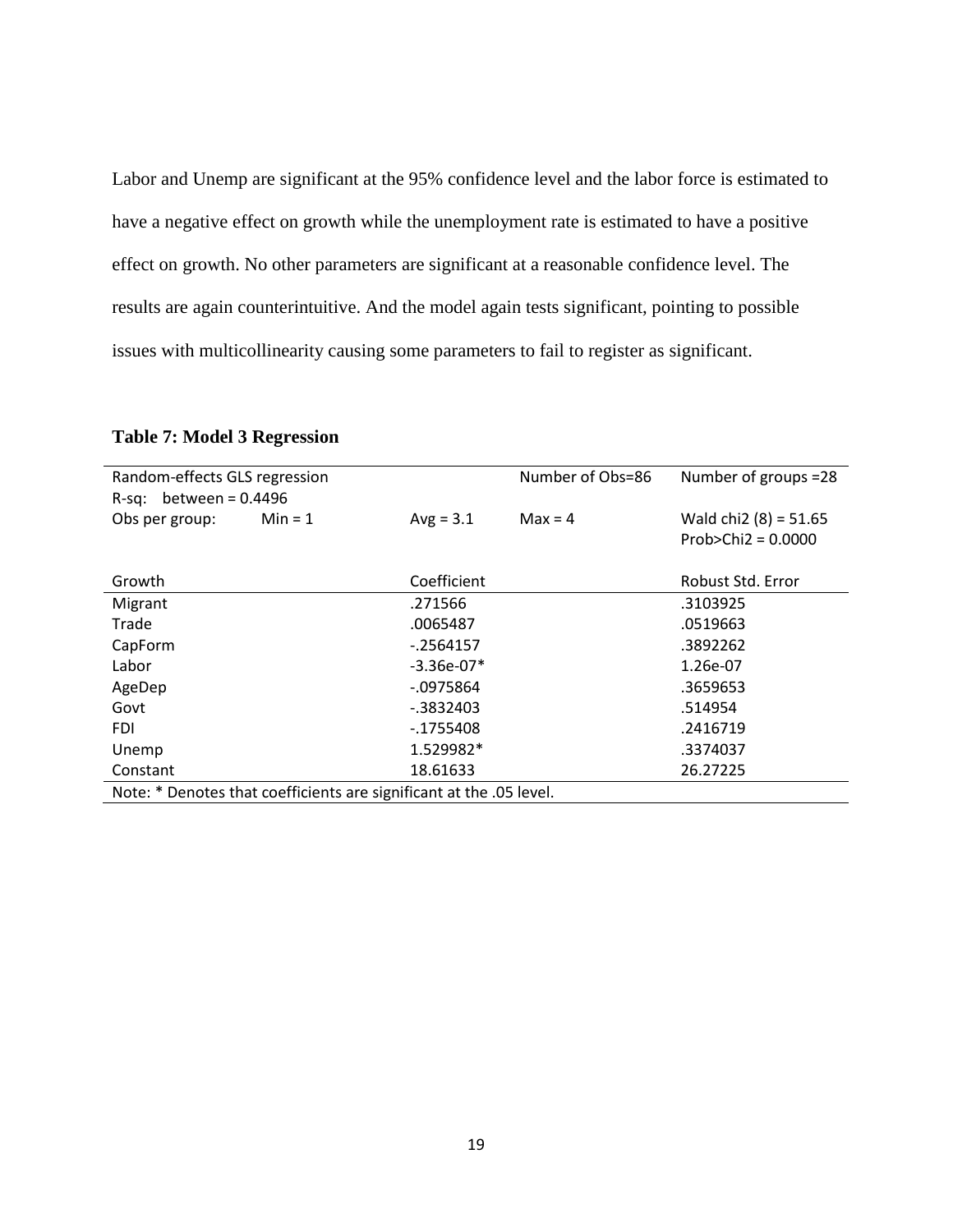#### **CONCLUSION**

<span id="page-26-0"></span>All of the models specified in this paper have issues with possible omitted variables bias and multicollinearity stemming from the correlation between the stock of international migrants and the age dependency ratio since most migrants work, a similar correlation between the stock of international migrants and the unemployment rate, and the correlation between government spending and investment (capital formation and foreign direct investment) resulting from the crowding out effect.

These models and data issues affecting the reliability of results highlight why there is not an academic consensus on the issue. The EU was chosen due to the freedom of movement between member countries and the better access to its data compared to other less uniformly developed regions of the globe. Based on the results of Model 1, this policy of EU citizenship could have potentially hurt per capita growth in these countries at least during the years from 1990 to 2009. But it is possible that Model 1 estimates the relationship between per capita GDP growth and the stock of international migrants improperly. Model 2 and 3 offer no answer to the question of how the stock of international migrants affects growth either as the estimate is not significant. Unfortunately this paper provides no real answer as to the effect of a country's stock of international migrants as a percentage of its population on its per capita GDP growth. Further research in this area is then required to address the question and provide relevant motivation to policy makers with regard to migration policies. A note of caution on this approach is that it is possible that the effect immigration has on a country is country-specific and not a general rule even for a region as connected as the EU.

The competing nature of EU migration policy as a tool for promoting growth in its member states and the rise of anti-immigration political parties is a potential symptom of this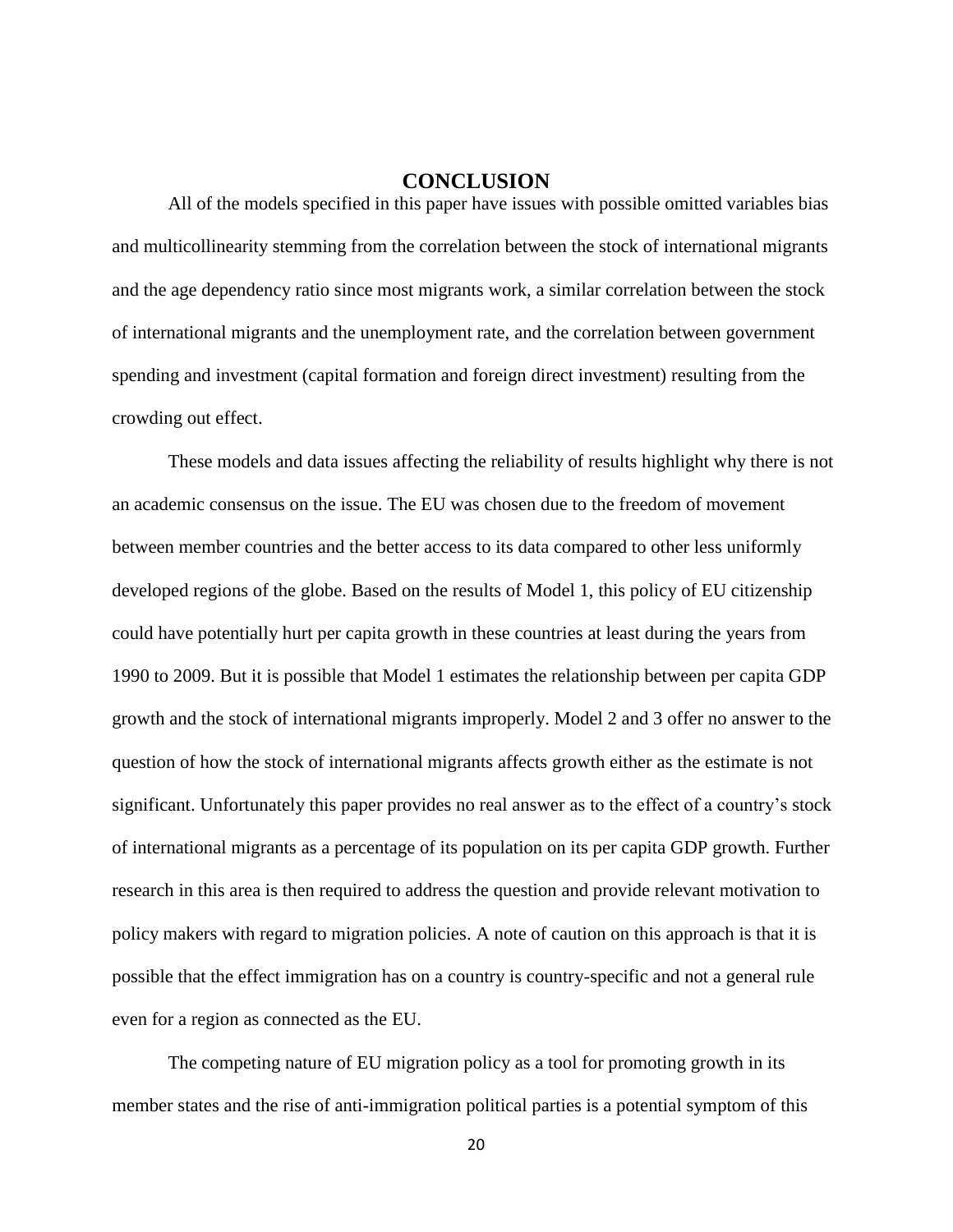confusing and still unanswered question. The implication of the research on this topic is that growth in the long run is promoted, but at the cost of higher unemployment, reduced wages, and culture clash in the short run. This causes groups with a long run focus like the EU governing body and groups with a more short run focus like individual member state governments and the citizens therein to have differing viewpoints on the issue.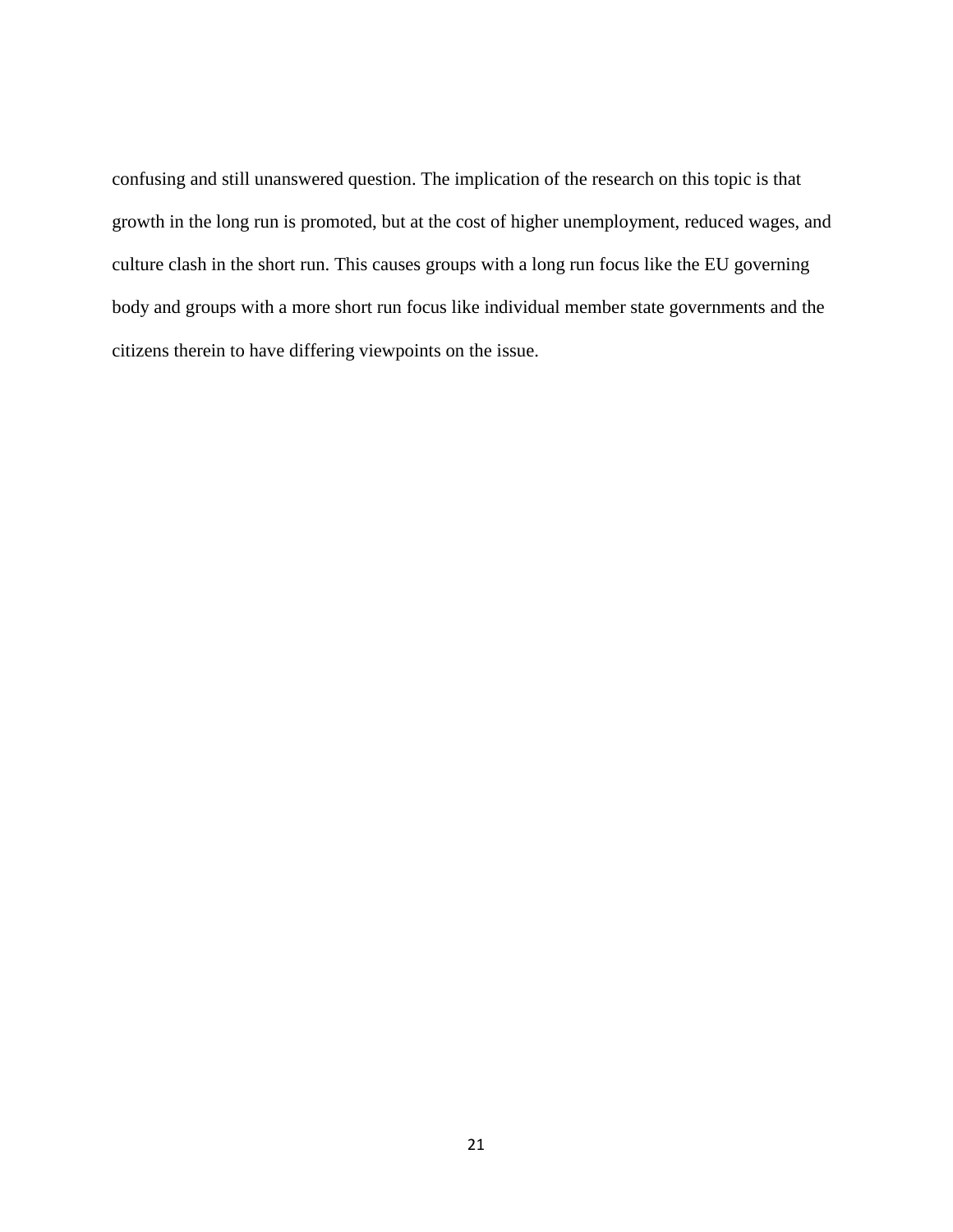## <span id="page-28-0"></span>**APPENDIX A: EUROPEAN UNION MEMBERS**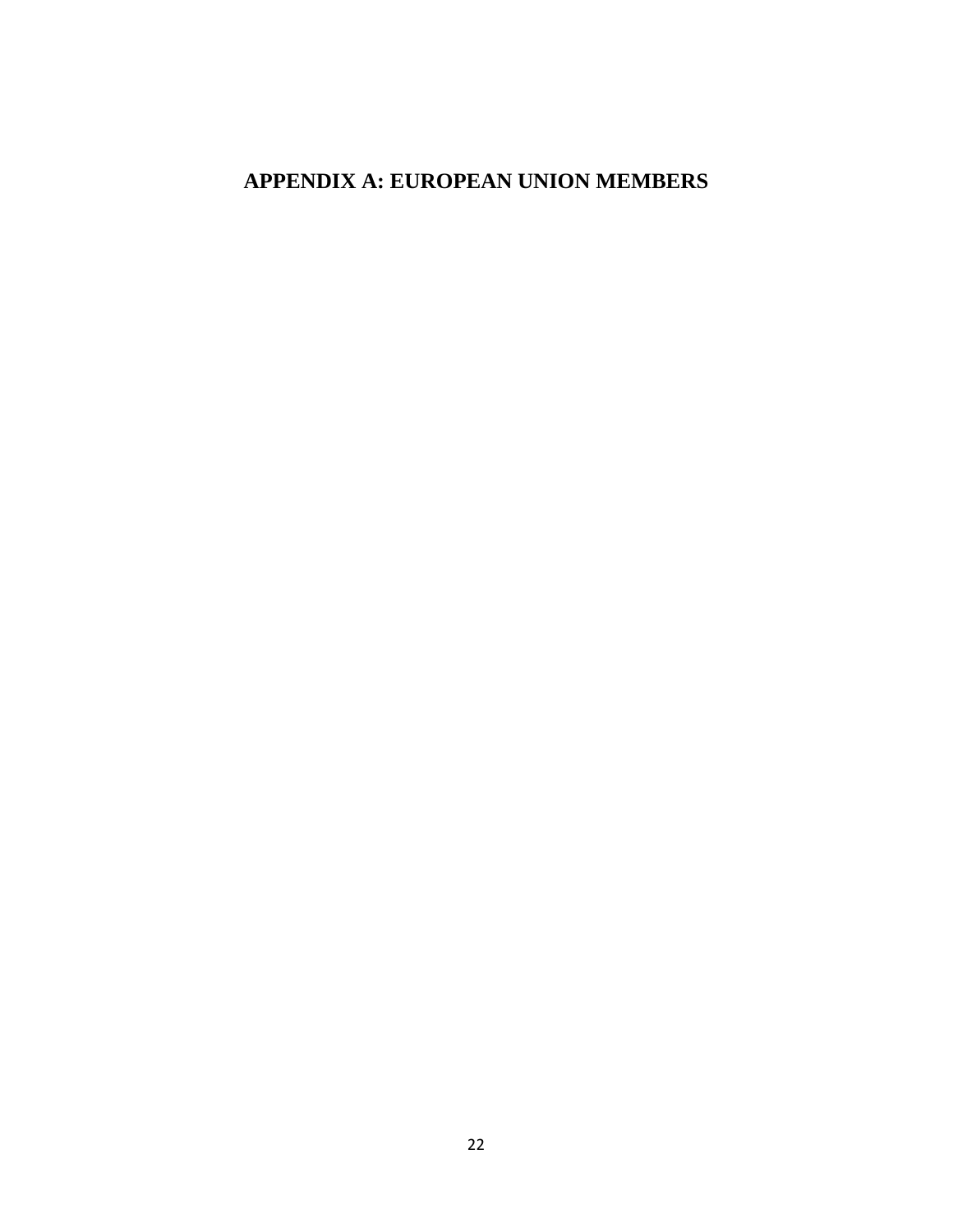## <span id="page-29-0"></span>**Table 8: European Union Members**

| <b>European Union Members</b> |                      |                             |  |  |
|-------------------------------|----------------------|-----------------------------|--|--|
| EU15 (1995)                   | EU27 (2007) [EU 15+] | EU28 (2013) [EU 27+Croatia] |  |  |
| Austria                       | Austria              | Austria                     |  |  |
| Belgium                       | Belgium              | Belgium                     |  |  |
| Denmark                       | Bulgaria             | Bulgaria                    |  |  |
| Finland                       | Cyprus               | Croatia                     |  |  |
| France                        | Czech Republic       | Cyprus                      |  |  |
| Germany                       | Denmark              | Czech Republic              |  |  |
| Greece                        | Estonia              | Denmark                     |  |  |
| Ireland                       | Finland              | Estonia                     |  |  |
| Italy                         | France               | Finland                     |  |  |
| Luxembourg                    | Germany              | France                      |  |  |
| The Netherlands               | Greece               | Germany                     |  |  |
| Portugal                      | Hungary              | Greece                      |  |  |
| Spain                         | <b>Ireland</b>       | Hungary                     |  |  |
| Sweden                        | Italy                | Ireland                     |  |  |
| The United Kingdom            | Latvia               | Italy                       |  |  |
|                               | Lithuania            | Latvia                      |  |  |
|                               | Luxembourg           | Lithuania                   |  |  |
|                               | Malta                | Luxembourg                  |  |  |
|                               | The Netherlands      | Malta                       |  |  |
|                               | Poland               | The Netherlands             |  |  |
|                               | Portugal             | Poland                      |  |  |
|                               | Romania              | Portugal                    |  |  |
|                               | Slovakia             | Romania                     |  |  |
|                               | Slovenia             | Slovakia                    |  |  |
|                               | Spain                | Slovenia                    |  |  |
|                               | Sweden               | Spain                       |  |  |
|                               | The United Kingdom   | Sweden                      |  |  |
|                               |                      | The United Kingdom          |  |  |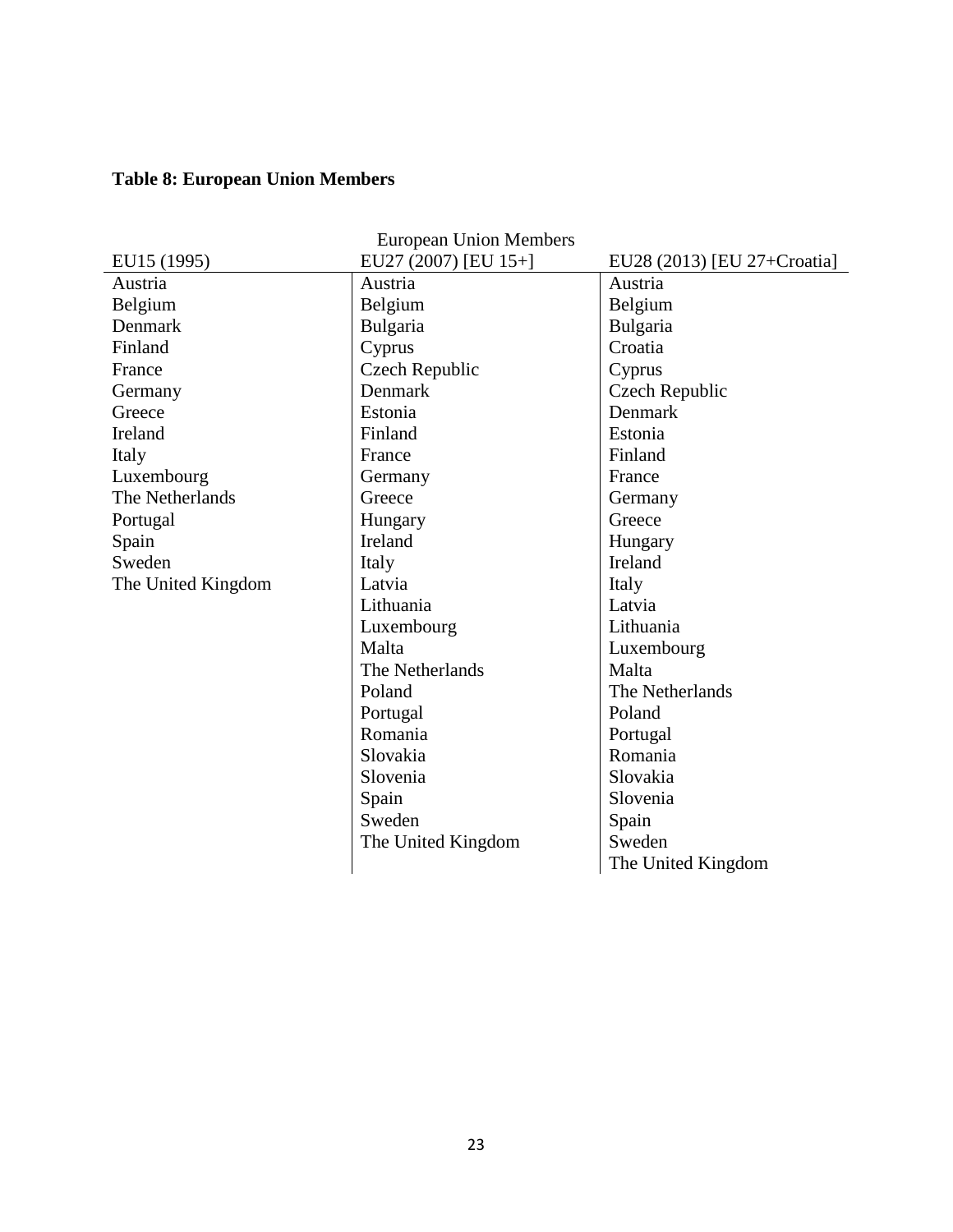## <span id="page-30-0"></span>**APPENDIX B: VARIABLE SCATTERPLOTS**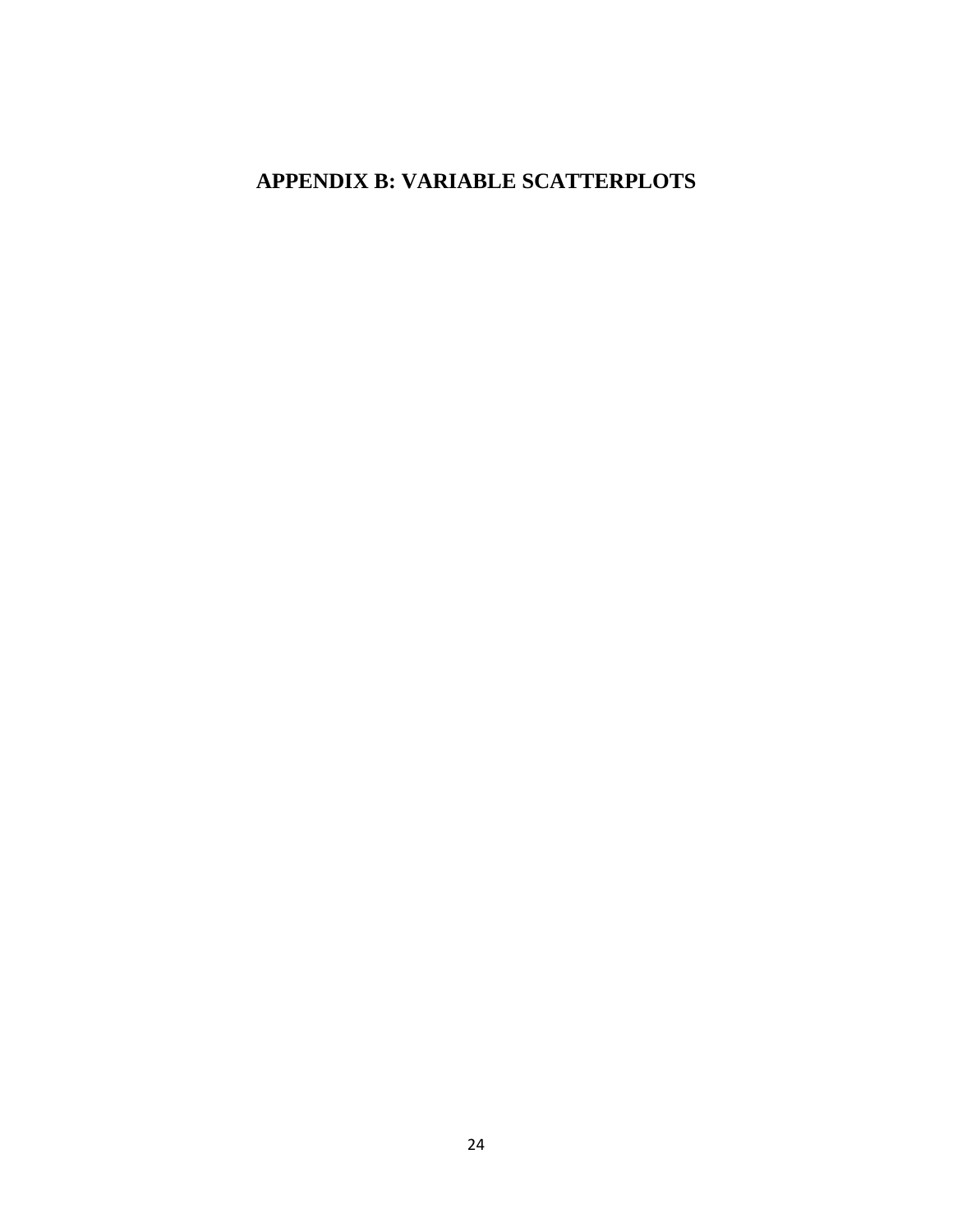<span id="page-31-0"></span>**Figure 1: Growth vs. Migrant**



<span id="page-31-1"></span>**Figure 2: Growth vs. Trade**

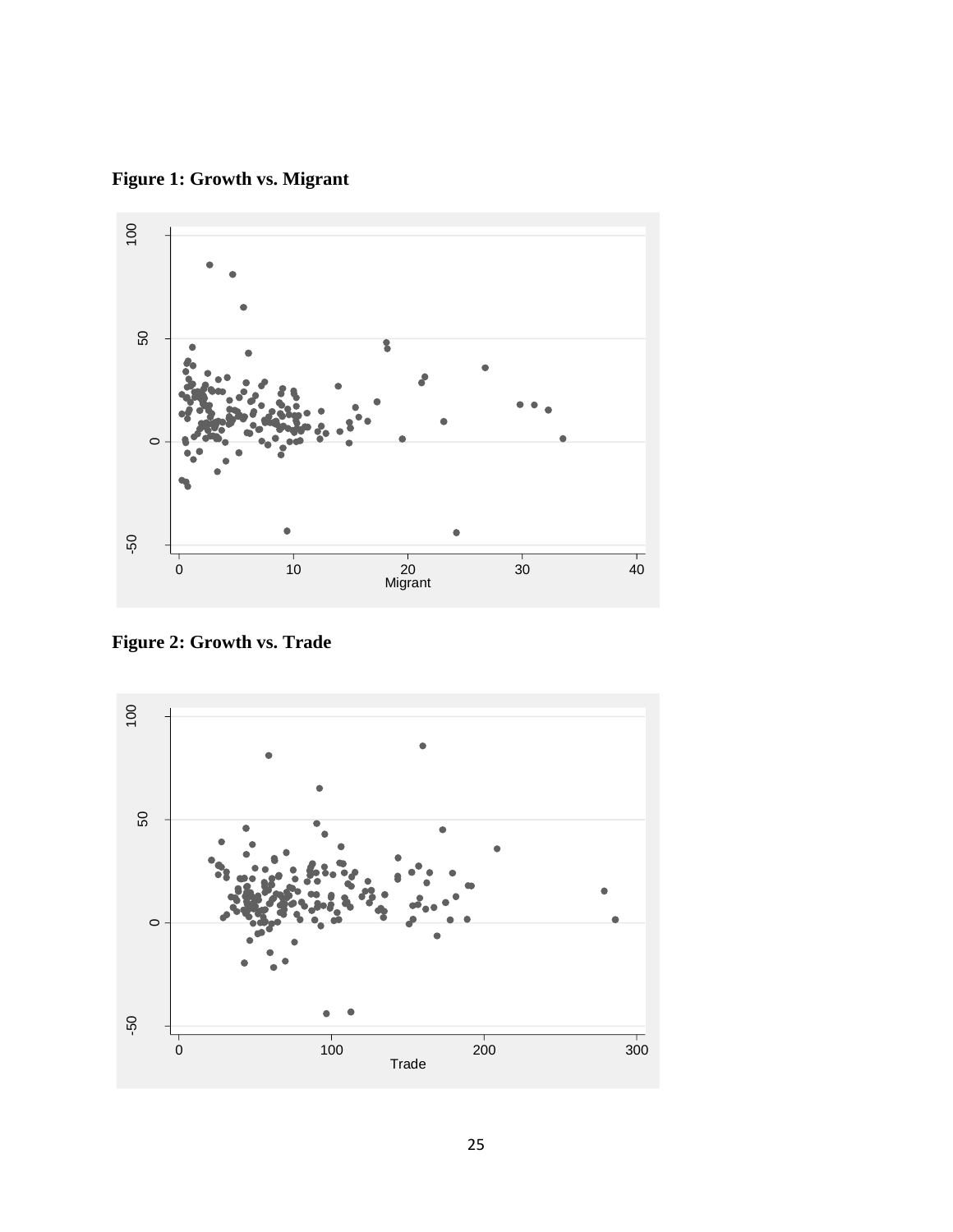<span id="page-32-0"></span>**Figure 3: Growth vs. AgeDep**



<span id="page-32-1"></span>**Figure 4: Growth vs. CapForm**

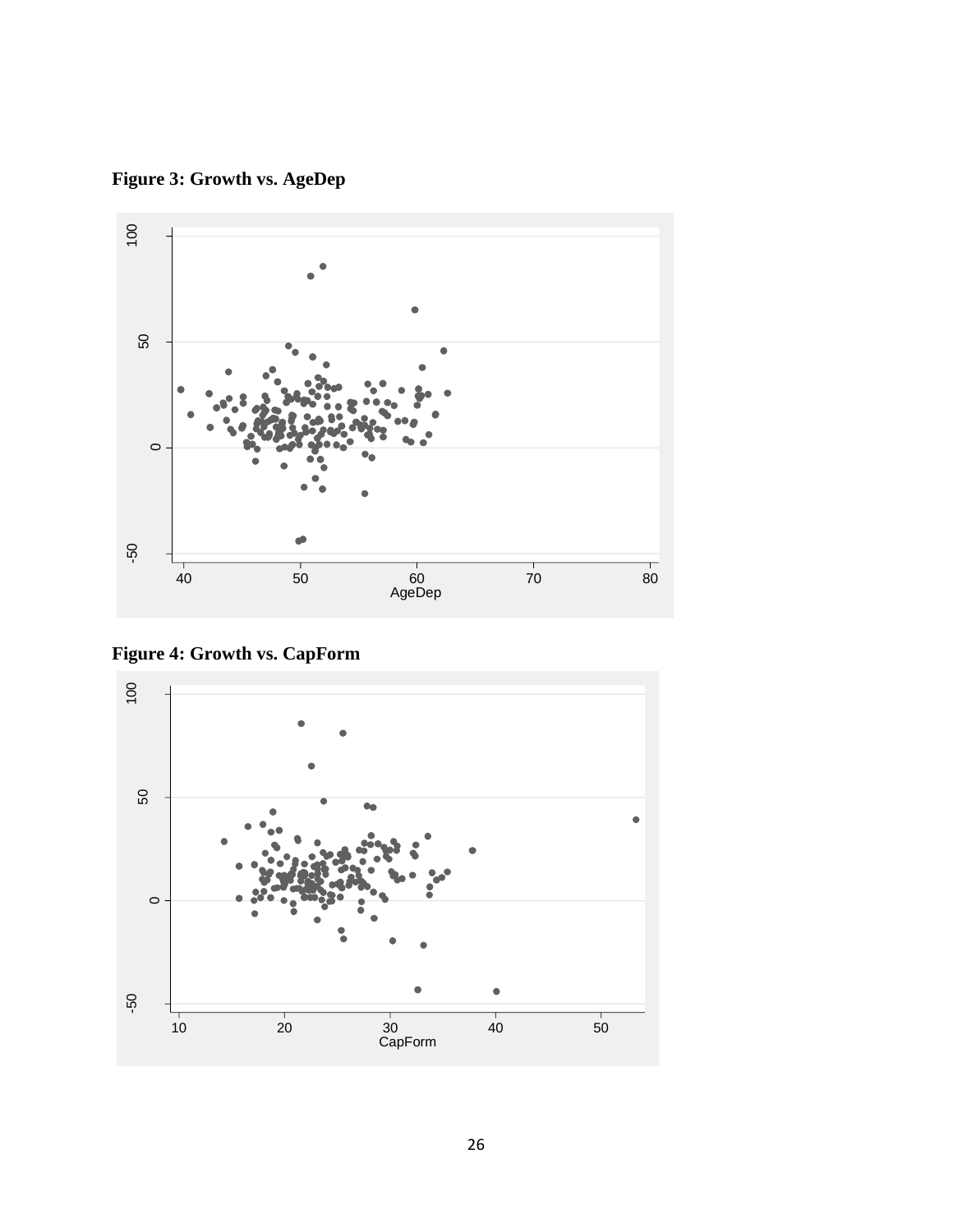<span id="page-33-0"></span>**Figure 5: Growth vs. Labor**



<span id="page-33-1"></span>**Figure 6: Growth vs. Govt**

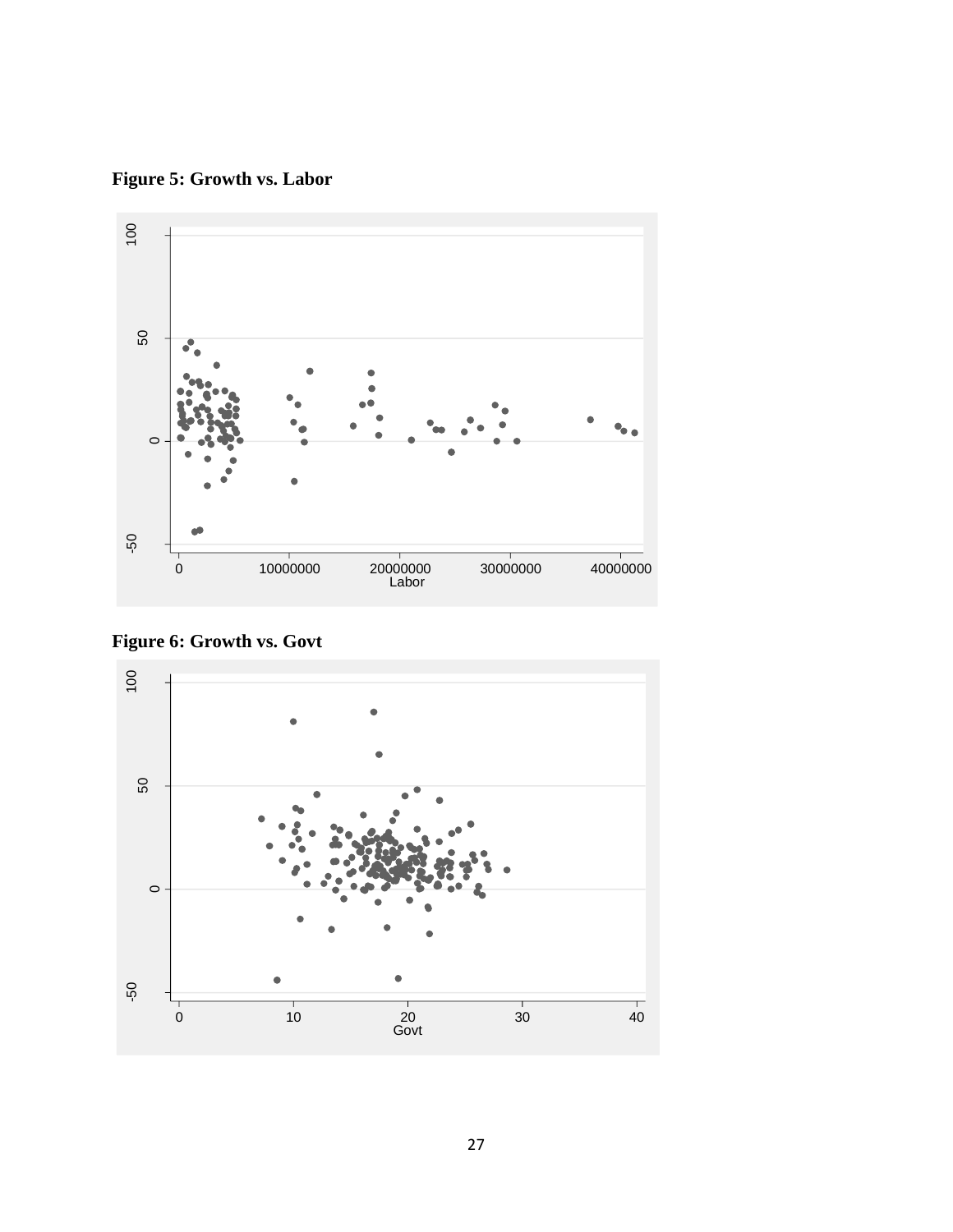<span id="page-34-0"></span>**Figure 7: Growth vs. SelfEmp**



<span id="page-34-1"></span>**Figure 8: Growth vs. FDI**

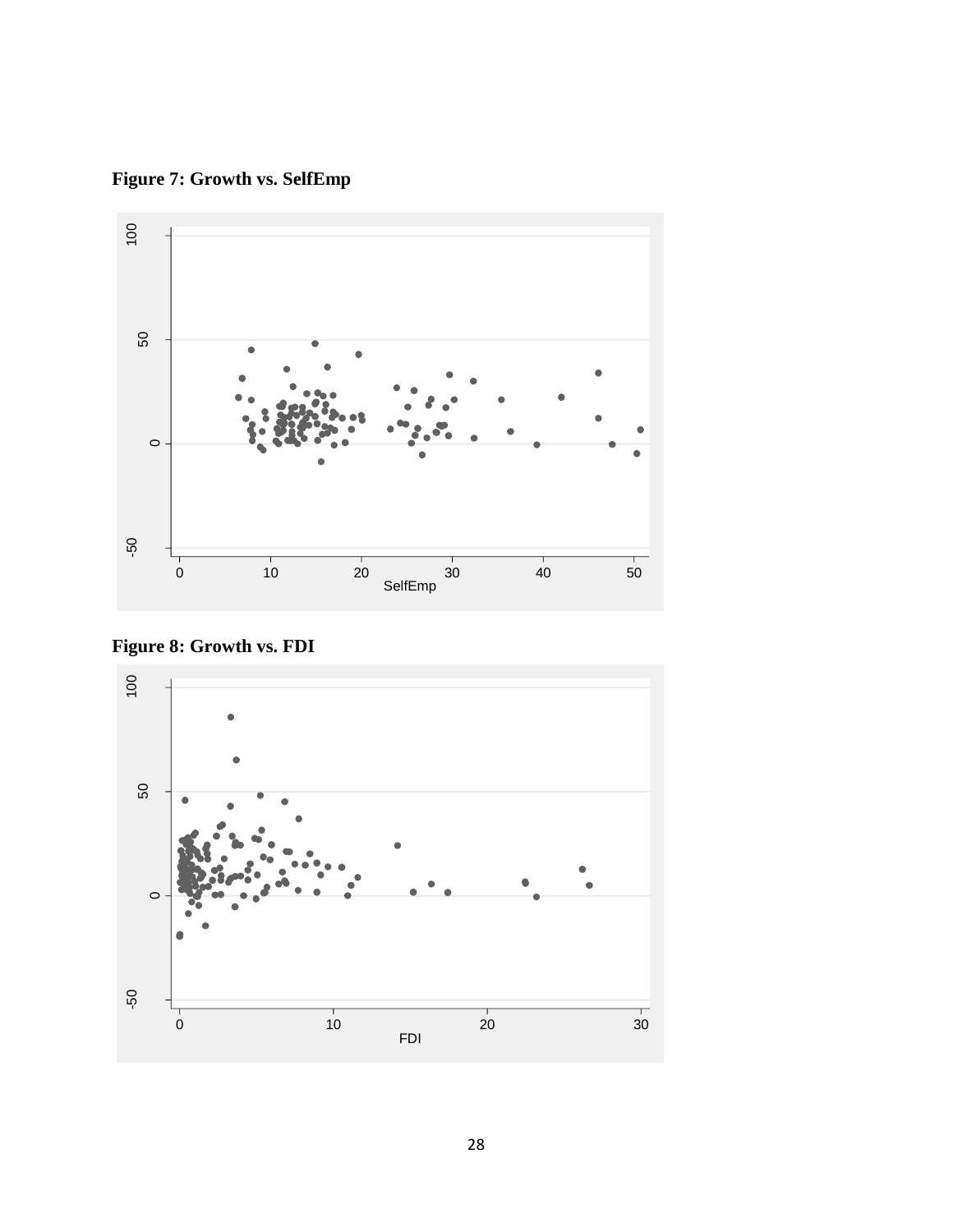<span id="page-35-0"></span>**Figure 9: Growth vs. Unemp**



<span id="page-35-1"></span>**Figure 10: Growth vs. Enrollment**

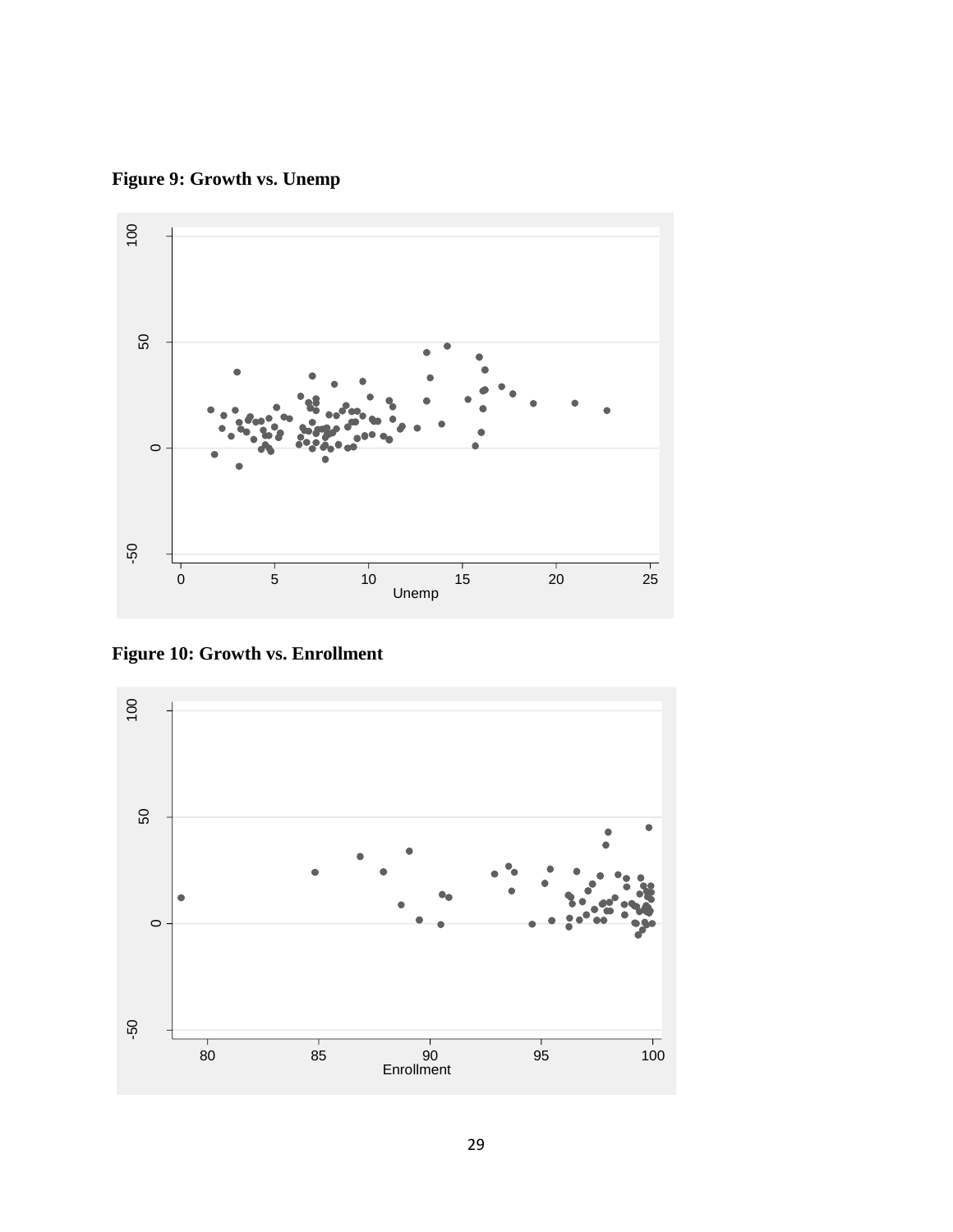#### **REFERENCES**

<span id="page-36-0"></span>Barro, Robert. "Economic Growth in a Cross Section of Countries." The Quarterly Journal of Economics 106.2 (1991): 407-43. Web.

[Brücker, Herbert,](http://cadmus.eui.eu/browse?type=author&value=BR%C3%9CCKER,%20Herbert) "The Labor Market Challenge. Does International Migration Challenge Labor Markets in Host Countries? A Critical Review of the Recent and Traditional Literature" EU-US Immigration Systems 2011/21, Robert Schuman Center for Advanced Studies, San Domenico di Fiesole (FI): European University Institute, 2011

- Guner, Umit, and Meral Yaliniz. "Immigration And Economic Growth In Europe And Their Spatial Allocation." *Actual Problems of Economics* 150.12 (2013): 373-80. Abstract. Web.
- Huber, Peter, and Gabriele Tondl. "Migration and Regional Convergence in the European Union." *WIFO Working Papers* 419 (2012): n. pag. Web.
- Jonkers, Koen, "Immigration and European Innovation Systems, Challenges for Economic Growth and Prosperity" EU-US Immigration Systems 2011/06, Robert Schuman Center for Advanced Studies, San Domenico di Fiesole (FI): European University Institute, 2011
- Kim, Young-Bae, Paul Levine, and Emanuela Lotti. "Migration, Skill Composition and Growth." *National Institute Economic Review* 213 (2010): R5-R19. Web.
- Kosulya, Iryna. "The International Migration And The Sociocultural Security Issue In EU." *Studies of Changing Societies: Comparative and Interdisciplinary Focus* 2.3 (2012): 77- 106. Abstract. Web.
- Lkhagvasuren, Damba. "Big Locational Unemployment Differences Despite High Labor Mobility." *Journal of Monetary Economics* (2012): 798-814.